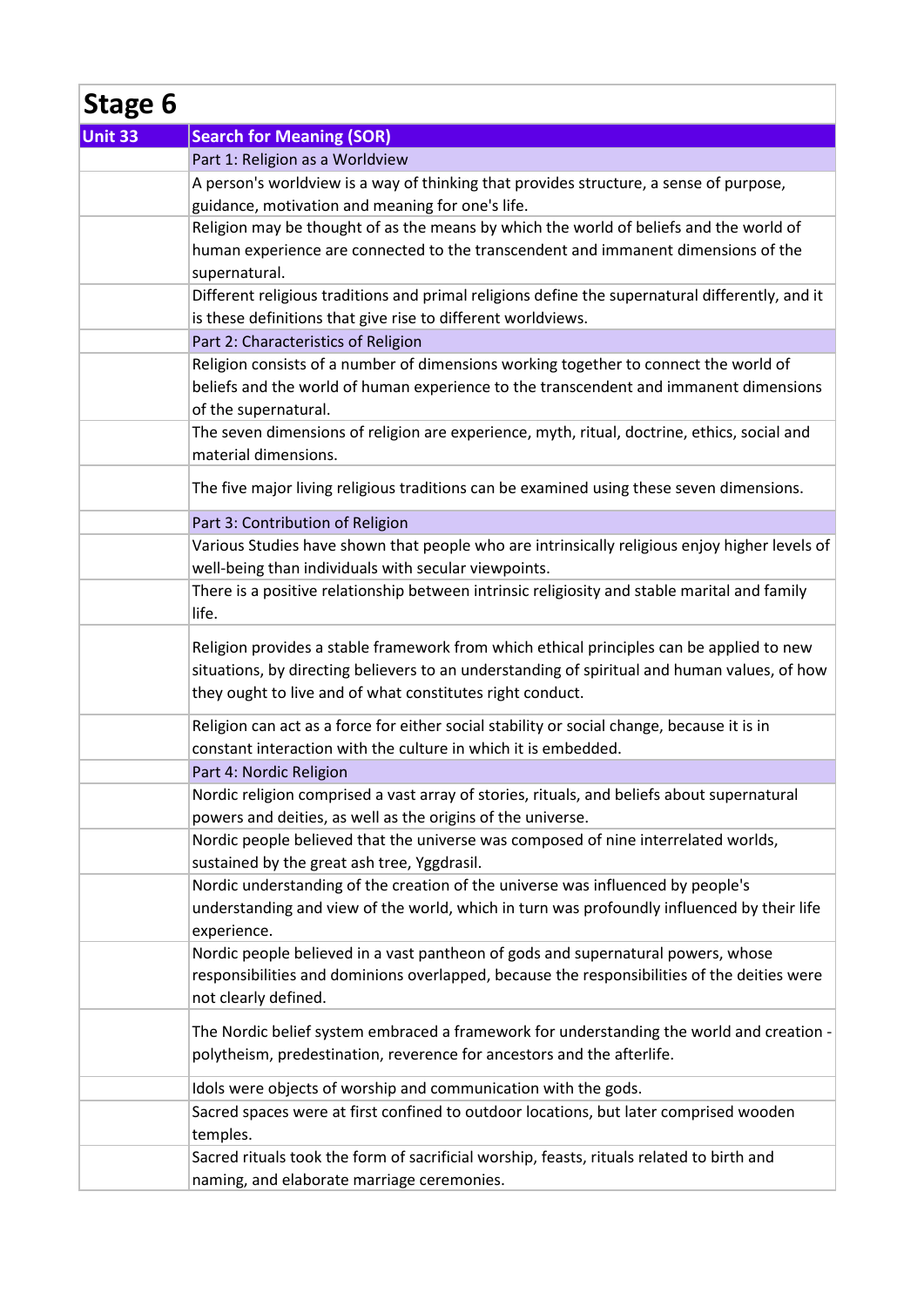| Norse mythology closely reflected the Nordic way of life and helped the clans-people make     |
|-----------------------------------------------------------------------------------------------|
| meaning of the world and their lives.                                                         |
| Norse mythology played an important role in stabilising the social framework, justifying      |
| warfare and ongoing survival by promoting marriage and fertility.                             |
| Part 5: Celtic Religion                                                                       |
| Knowledge of Celtic religion is somewhat fragmentary, because the Celts either never          |
| committed their beliefs and religious practices to writing, or their writings were largely    |
| destroyed by the Romans.                                                                      |
| It is difficult to determine with any degree of accuracy whether the Celtic people possessed  |
| stories regarding the origin of the universe, because the remnants of myths relating to       |
| cosmogony are highly fragmented.                                                              |
| There were more than 400 gods and goddesses in Celtic mythology.                              |
| While the gods and goddesses of the Celtic pantheon were assigned different functions, this   |
| division was not rigidly compartmentalised.                                                   |
| Celtic religion embraced a complex blend of polytheism and animism, belief in the             |
| otherworld, life after death, and magic, as well as apotropaic beliefs and reverence for the  |
| human head.                                                                                   |
| The Celts had many sacred objects, sacred spaces and rituals to help them connect to the      |
| transcendent and immanent dimensions of the deities they worshipped.                          |
|                                                                                               |
| Celtic mythology closely reflected the Celtic way of life and helped people to make meaning   |
| of the world and their lives.                                                                 |
| The mythology of the Celtic people provided the context that gave purpose to their            |
| existence and enabled them to accept suffering and death.                                     |
| The pantheon of gods and goddesses, rituals and magical chants provided the Celtic people     |
| with a connection to the spiritual.                                                           |
| Part 6: Aztec Religion                                                                        |
| The Aztecs passed on stories of their gods and goddesses orally, although some were           |
| recorded in sacred texts and other indigenous books, known as codices.                        |
| The theme of Aztec creation mythology was that continuous death and destruction               |
| threatened the stability of the universe, and that it was necessary to offer up human         |
| sacrifices to the deities to maintain stability.                                              |
| The Aztec pantheon was characterised by a large number of gods, each of which was             |
| represented in different ways and took on different responsibilities to cover all aspects of  |
| Aztec life.                                                                                   |
| The principal beliefs of the Aztec religion embraced polytheism, the rationale behind         |
| human sacrifice, cosmology, mythology of death after life, morality, sin and predestination.  |
|                                                                                               |
| Icons, sacred places and rituals played an important role in the worship of the many deities  |
| of the Aztec pantheon.                                                                        |
| The Aztec theocracy attempted to stabilise the political and social structure through the use |
| of religious rituals.                                                                         |
| The people thought that being selected for ritual sacrifice was a great honour, because they  |
| genuinely believed that their duty was to fight and die for the gods, and that ongoing        |
| sacrifice was necessary to sustain the universe.                                              |
| Aztec mythology placed great emphasis on ascetic and good moral behaviour, thereby            |
| contributing to the maintenance of law and order.                                             |
| The theocracy used Aztec mythology to justify war by claiming that the deities needed an      |
| ever increasing amount of blood.                                                              |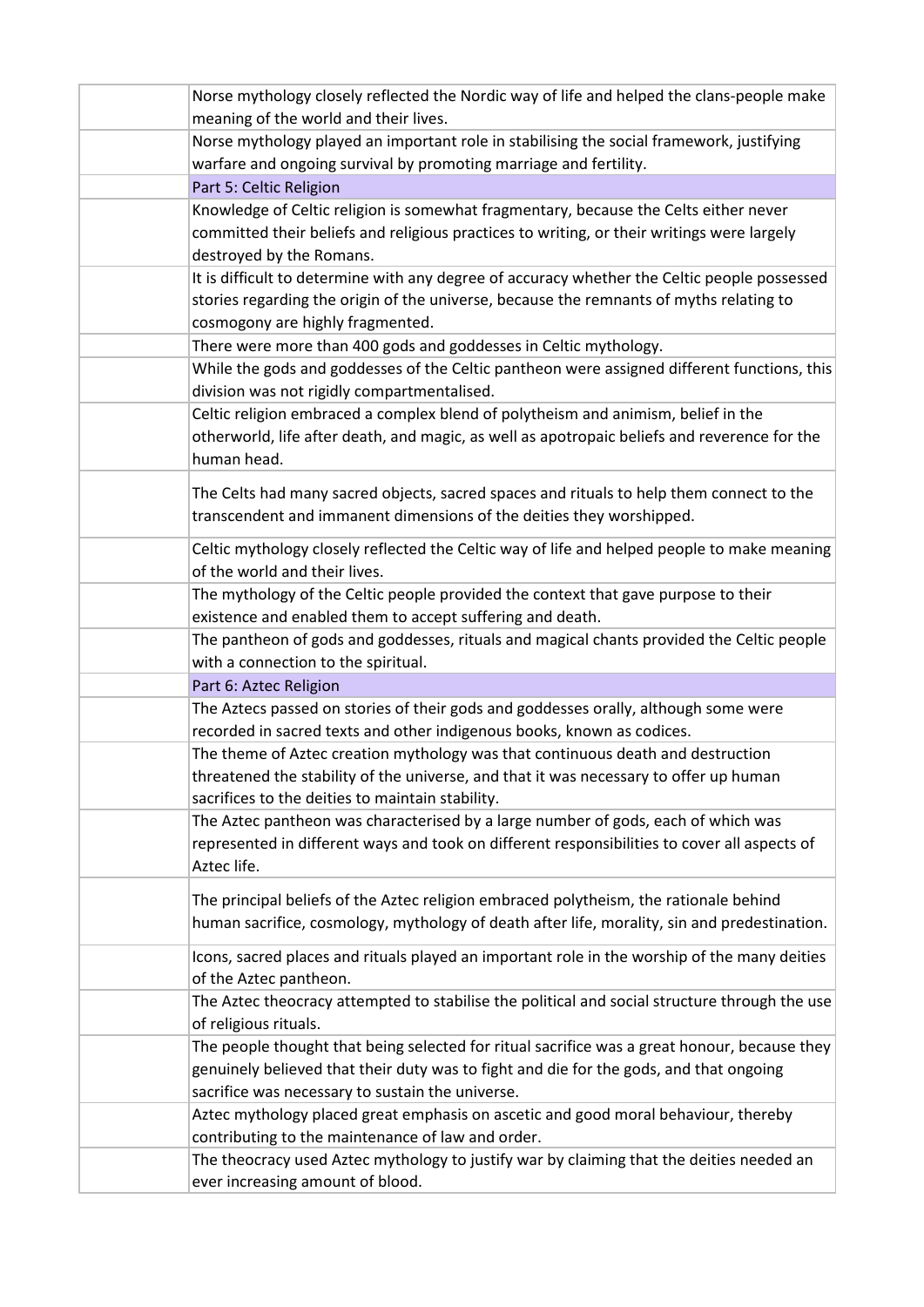| Aztec mythology provided a thorough framework for understanding the universe.                                                                                                                                                                                                                 |
|-----------------------------------------------------------------------------------------------------------------------------------------------------------------------------------------------------------------------------------------------------------------------------------------------|
| The Aztecs believed in life after death.                                                                                                                                                                                                                                                      |
| The Aztecs had a longing for contact with the transcendent, and Aztec mythology provided<br>that contact.                                                                                                                                                                                     |
| Aztec mythology provided a framework for understanding suffering and evil.                                                                                                                                                                                                                    |
| Part 7: Shinto Religion                                                                                                                                                                                                                                                                       |
| Shinto refers to the complex religious and ethical ideas and practices of the indigenous                                                                                                                                                                                                      |
| people of Japan prior to religious influence from China and India.                                                                                                                                                                                                                            |
| The Shinto creation myth consists of two parts, the beginning of the universe and the birth                                                                                                                                                                                                   |
| of the deities.                                                                                                                                                                                                                                                                               |
| According to Shinto mythology the deities are not immortal; like human beings they are<br>vulnerable to injury and death; they show the same feelings as human beings and they are<br>not portrayed as omnipotent, omnipresent or omniscient.                                                 |
| The Shinto belief system engages believers in a way of life that embraces a certain attitude<br>towards humanity and all creation, rather than following a specific system of doctrines and<br>ethics.                                                                                        |
| Shinto believers are connected to the immanent and transcendent dimensions of the<br>supernatural through sacred objects, persons, sacred places and religious rituals.                                                                                                                       |
| The divine status assigned to the Japanese emperors has resulted in an unquestioning<br>allegiance to the emperor of the time and the founding and unification of the nation, and<br>promoted the belief that Japan was the centre of the world and that its people were of<br>divine origin. |
| Shinto has contributed positively to the creation of a harmonious society respectful of<br>nature, a society based on a system of values, rather than a code of ethics and doctrine.                                                                                                          |
| Many Shinto rituals have survived to this day and form an important part in the religious<br>landscape of Japan.                                                                                                                                                                              |
| Shinto influence is apparent in art, drama, literature and dance as well as in the many<br>shrines found throughout Japan.                                                                                                                                                                    |
| Shinto mythology provided the ancient Japanese people with a framework for                                                                                                                                                                                                                    |
| understanding the creation of the universe, and in particular human beings.                                                                                                                                                                                                                   |
| Shinto mythology provided people with an acceptance of the human condition.                                                                                                                                                                                                                   |
| The ultimate goal of Shinto is to attain magokoro.                                                                                                                                                                                                                                            |
| The ancient Japanese people were deeply spiritual, and Shinto mythology provided the<br>means by which they could connect with the kami.                                                                                                                                                      |
| Part 8: Taoism                                                                                                                                                                                                                                                                                |
| Taoism is an indigenous Chinese belief system with the core message that life constitutes<br>an interconnected and unified whole which is constantly being transformed.                                                                                                                       |
| The heavens and earth emerged from a hatched cosmic egg, causing the yin to float upward<br>to form the heavens, while the yang descended and became the earth.                                                                                                                               |
| Taoist mythology presents the yin and yang as the organising principles of creation.                                                                                                                                                                                                          |
| Taoist deities represent different qualities and attributes that have responsibilities and<br>specific powers and abilities within their particular areas of expertise.                                                                                                                       |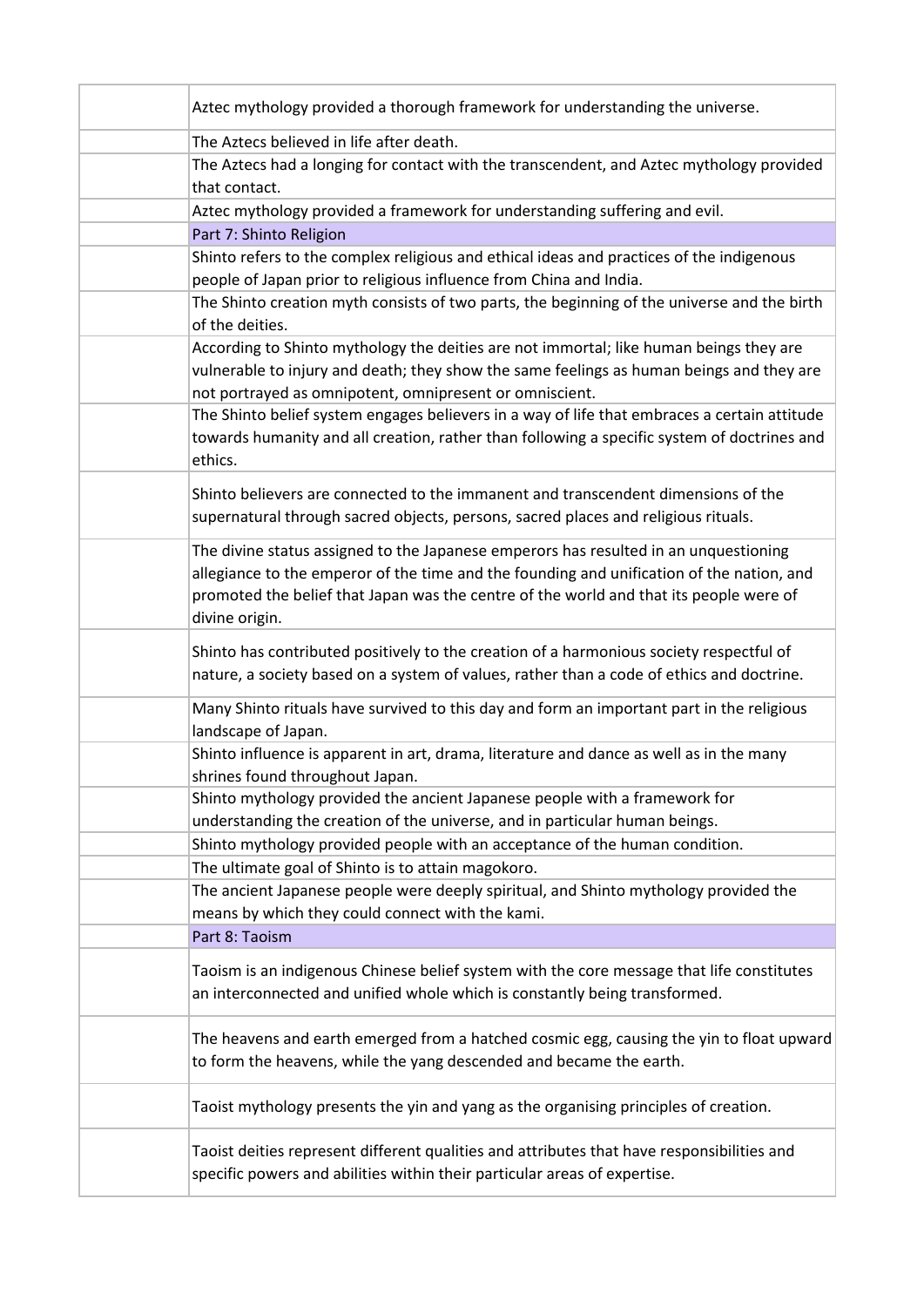| The Taoist pantheon is organised into a hierarchical structure resembling that of the<br>bureaucracy of Imperial China.                                                                        |
|------------------------------------------------------------------------------------------------------------------------------------------------------------------------------------------------|
| Tao represents the underlying natural order of the universe and acts like the force that                                                                                                       |
| keeps the universe balanced and ordered.                                                                                                                                                       |
| The aim of wu wei is to achieve a state of perfect harmony with the Tao, and, as a result, to<br>obtain a type of liberating, invisible power.                                                 |
| The cosmos is characterised by harmony and order, but the Tao continuously transforms                                                                                                          |
| the chaos that exists in the microcosm by the interaction of the yin and yang to achieve<br>harmony at the macroscopic level.                                                                  |
| The goal of the Taoist is to harmonise one's soul and body with the Tao.                                                                                                                       |
|                                                                                                                                                                                                |
| Life and death are simply two aspects of the same reality, the continuous transformation of<br>the microcosm by the Tao; it is something natural that should neither be feared nor<br>desired. |
| Immortality is a transformation of one's mind to become completely attuned to and                                                                                                              |
| engaged with the present, to become one with the Tao.                                                                                                                                          |
| The Three Jewels or Treasures of Taoism espoused by Laozi express the fundamental ethical<br>guidelines of Taoism.                                                                             |
| Sexual ethics play an important role in prolonging life.                                                                                                                                       |
| Taoist believers are connected to the immanent and transcendent dimensions of the<br>supernatural through sacred objects, persons, sacred places and religious rituals.                        |
| The most important contribution Taoism made in its pure form was to maintain a stable,<br>functioning society.                                                                                 |
| While the ancient sexual teachings of Taoism contributed to the stabilisation of family life,<br>they were also used to justify sexual promiscuity.                                            |
| Taoist faith healers and hygienists added to the medical knowledge of the time.                                                                                                                |
| Taoism provided the ancient people with a framework for understanding creation and the<br>continual transformation of the universe, and their role in the world.                               |
| Taoists understood evil, suffering and sickness in terms of some moral failing or personal<br>sin.                                                                                             |
| The ancient Chinese people were deeply spiritual, and Taoist mythology provided the<br>means by which they could connect with the Tao and the deities - manifestations of the<br>Tao.          |
| Glossary                                                                                                                                                                                       |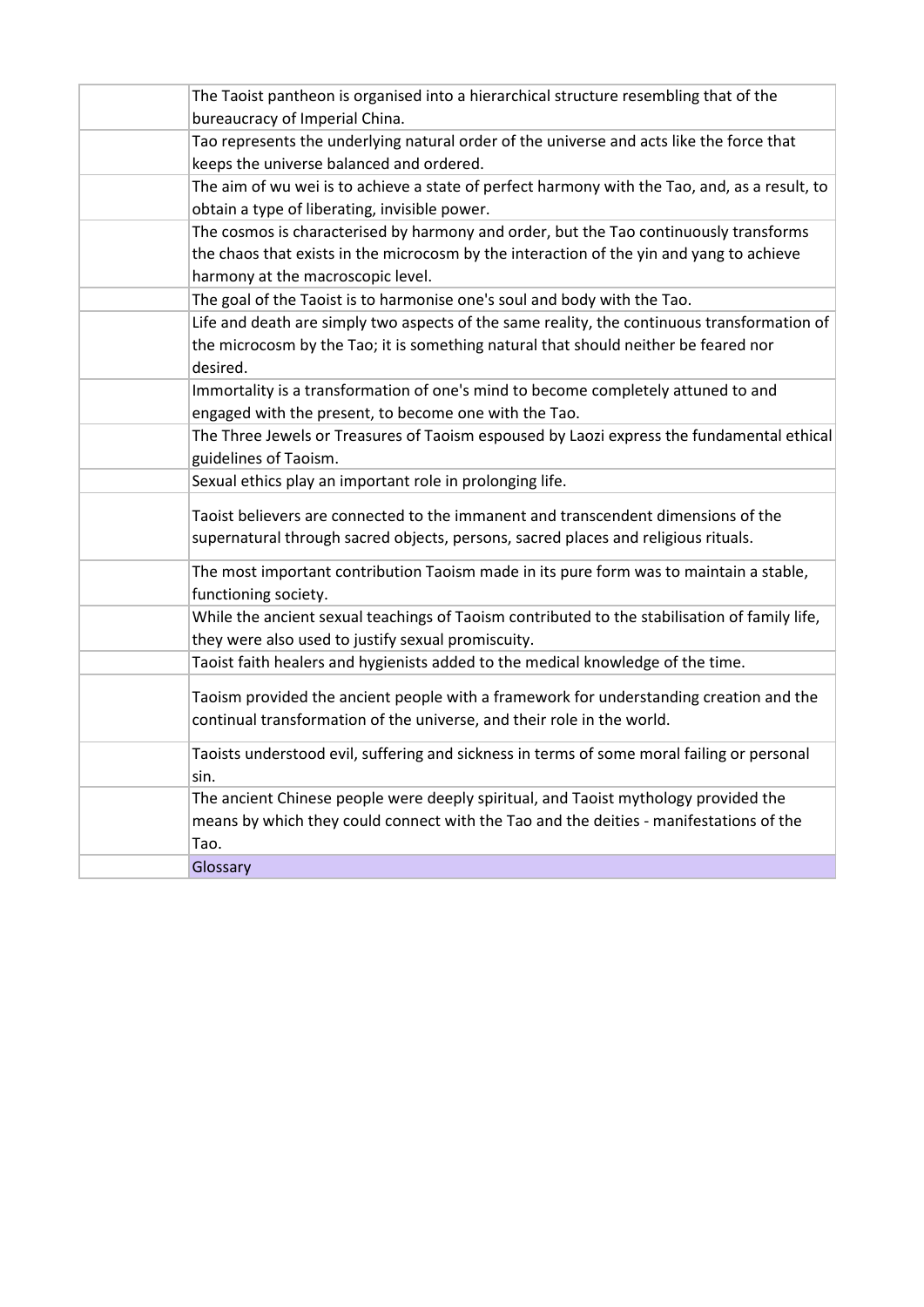| <b>Unit 34</b> | <b>Alternative Religious Movements</b>                                                                |
|----------------|-------------------------------------------------------------------------------------------------------|
|                | Part 1: Religious Responses                                                                           |
|                | The study of religion provides a background against which one's own faith system can be               |
|                | tested, as well as opportunities to look at issues with an open mind and heart.                       |
|                |                                                                                                       |
|                | Differences between religions can be identified by considering variations in the                      |
|                | characteristics of religion and their expressions.                                                    |
|                | Faith consists of what is believed, i.e. a statement of belief, as well as the action or attitude     |
|                | of believing.                                                                                         |
|                | Religion is significant for individuals, communities and society.                                     |
|                | Part 2: New Religious Movements                                                                       |
|                | Dissatisfaction with mainstream religions has resulted in an increasing number of people              |
|                | seeking the 'truth' elsewhere.                                                                        |
|                | Multiculturalism and modern travel have exposed many people to other religious                        |
|                | traditions.                                                                                           |
|                | There are many reasons for the growth of new religious expressions and spiritualities.                |
|                | Part 3: Sects                                                                                         |
|                | A sect is normally a religious movement that has grown separately from an established                 |
|                | recognised religion.                                                                                  |
|                | Many sects develop into churches of their own right.                                                  |
|                | While there are numerous different sects, they generally fall into one of four different              |
|                | categories.                                                                                           |
|                | Part 4: Cults                                                                                         |
|                | There is no clear consensus as to which religious groups should appropriately be designated           |
|                | 'cults' and which should not.                                                                         |
|                | Cults have some features in common, including authoritarian leadership, denial of Christian           |
|                | teaching, claim to special revelations, isolation from the world, and opposition to society.          |
|                |                                                                                                       |
|                | Cults frequently reject orthodox Christianity, believing it has lost the 'true faith' and that        |
|                | the new message they have received restores the 'true faith'.<br>Part 5: Some Issues Concerning Cults |
|                |                                                                                                       |
|                | People who become victims of cult beliefs and practices lose productive years for                     |
|                | contributing to the common good.                                                                      |
|                | There is no specific 'personality profile' for those who get involved in cults.                       |
|                |                                                                                                       |
|                | We all need the support of family and friends, as well as other trusted people.                       |
|                |                                                                                                       |
|                | Part 6: Fundamentalism                                                                                |
|                | Fundamentalism originated in America toward the end of the nineteenth century as a                    |
|                | reaction against the liberal and modernistic ideas of the time.                                       |
|                | It defines itself in relationship to society, or a particular religious tradition or denomination     |
|                | and is characterised by:                                                                              |
|                | a literalist approach to religious text                                                               |
|                | a legalistic ethical system - fundamentalist ethics                                                   |
|                | conservatism or traditioning                                                                          |
|                | reliance on strong leadership                                                                         |
|                | reactionary nature, prejudice and intolerance                                                         |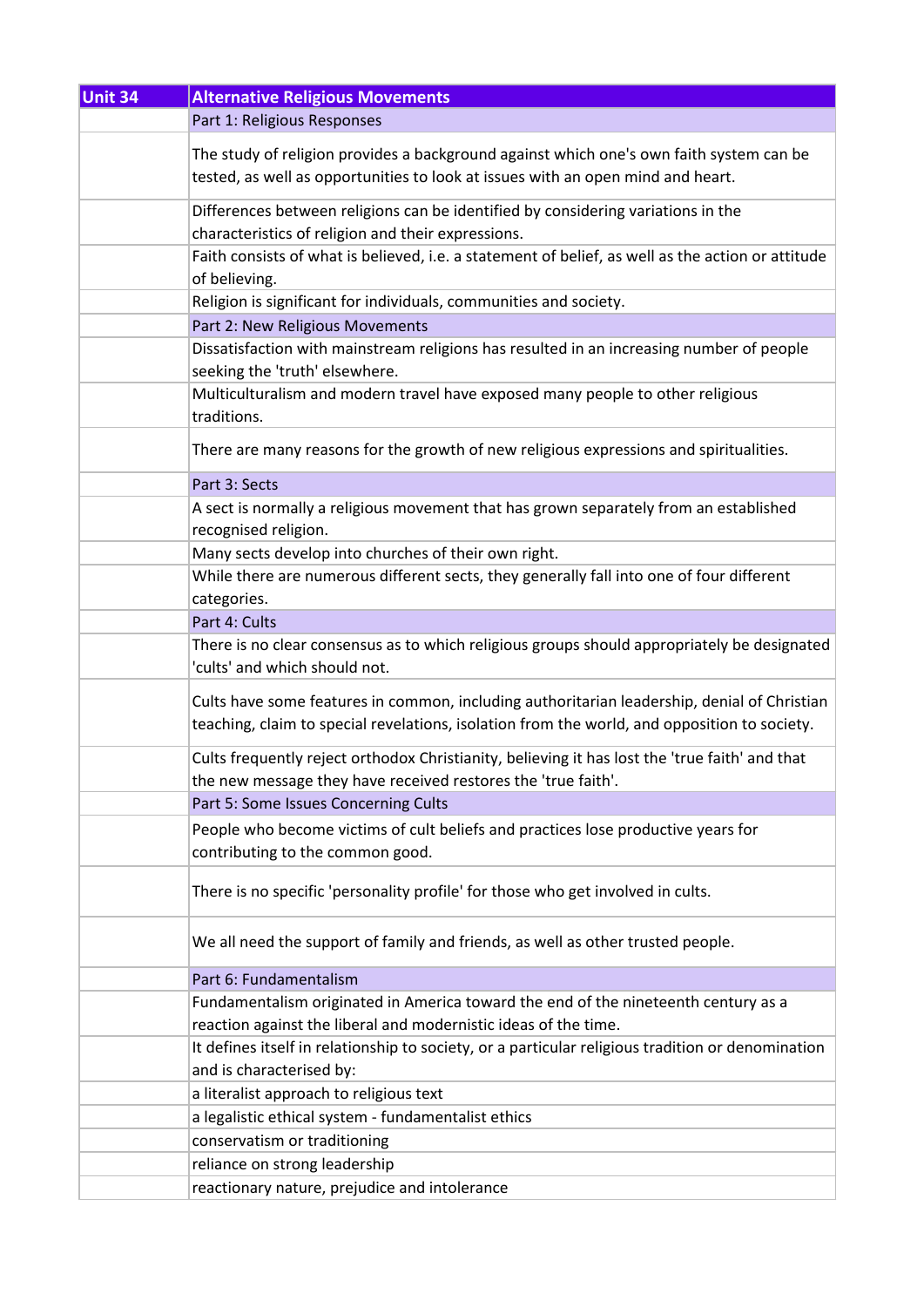| fascination with the end of time.                                                             |
|-----------------------------------------------------------------------------------------------|
| A fundamentalist view of the Bible is characterised by the belief that all Christian truth is |
| contained in it, and it is the sole authority in faith and morals.                            |
| Part 7: The New Age Movement                                                                  |
| In the 1970s and 80s, the New Age Movement (NAM) predicted a 'New Age of heightened           |
| spiritual consciousness and international peace'.                                             |
| 'New Age' is an umbrella term covering a collection of beliefs and practices people           |
| embraced in their search for the spiritual.                                                   |
| Even though New Age Movements respond to deep spiritual longings from within the              |
| human person, they are 'counter to Christian revelation'.                                     |
| Part 8: A Catholic Response to the Religious Supermarket                                      |
| While the Council brought about both timely and welcome changes in the Church, the            |
| enormous paradigm shift, or model of church, left many people confused and bewildered.        |
|                                                                                               |
| Some Catholics left the Church for new religious groups, without truly considering or         |
| knowing why they were rejecting the Church in the first place.                                |
| Five common attractions of New Age Movements are also part of Catholic life,                  |
|                                                                                               |
| 1. importance of the human spiritual dimension and its integration with the whole of life     |
| 2. search for life's meaning                                                                  |
| 3. link between human beings and the rest of creation                                         |
| 4. desire for personal and social transformation, and                                         |
| 5. rejection of a rationalistic and materialistic view of humanity.                           |
| Summary                                                                                       |
| Glossary                                                                                      |
|                                                                                               |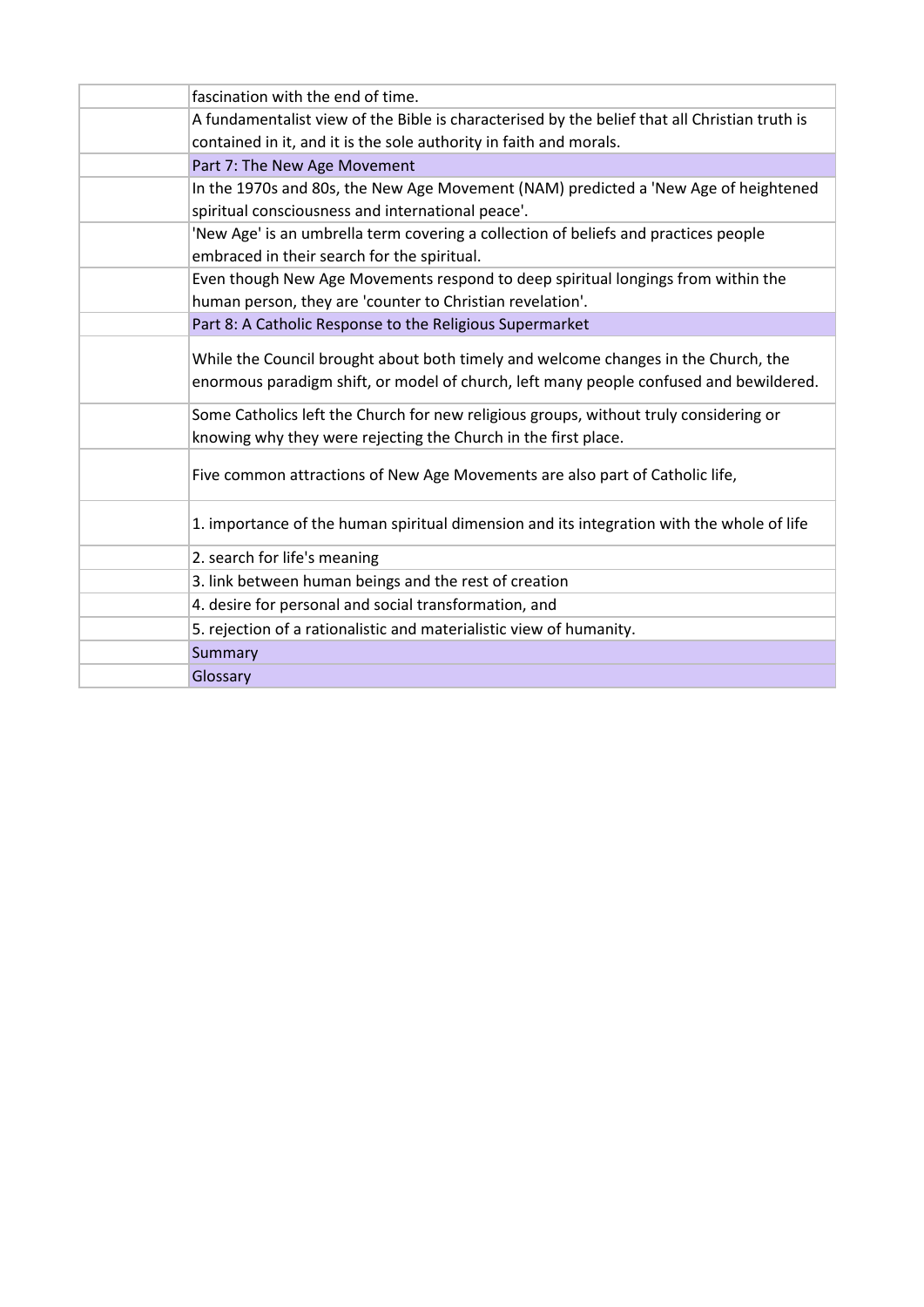| <b>Unit 35</b> | <b>Old Testament Studies</b>                                                                                              |
|----------------|---------------------------------------------------------------------------------------------------------------------------|
|                | Part 1: The Old Testament                                                                                                 |
|                | God desires that we should all be happy and the Bible's key to happiness is 'the getting of<br>wisdom'.                   |
|                | Biblical wisdom is the fruit of experience.                                                                               |
|                | The wisdom writings of the Old Testament are a testament to Israel's spirituality and ethics.                             |
|                | Part 2: Israel - 'My Firstborn'                                                                                           |
|                | Israel is the model of 'how to be a people', meant for all the nations to follow.                                         |
|                | The Old Testament is the story - the 'memorial' - of how God's people, Israel, grow in<br>wisdom through trial and error. |
|                | This is a radically honest story about the human condition - sometimes scandalously<br>honest.                            |
|                | Part 3: Torah - 'The Way They Should Live'                                                                                |
|                | Torah is the pattern of the world as God desires the world to be.                                                         |
|                | The laws and commandments in the Old Testament are the basis of western ethics.                                           |
|                | Ethics is about living life justly, compassionately and rightly, so as to flourish according to<br>our human nature.      |
|                | Part 4: Prophets - 'I desire Mercy, not Sacrifice'                                                                        |
|                | While created good and created for God, humanity is deeply wounded and in need of<br>healing.                             |
|                | When Israel failed to live by the Torah, God sent prophets to call the people back to the<br>way of justice.              |
|                | The Prophets were people who spoke God's word of truth and called the people to return<br>to God.                         |
|                | Part 5: Temple - 'How I Love your Dwelling Place'                                                                         |
|                | The Temple was the symbolic 'dwelling place of God on earth'.                                                             |
|                | The Temple represented the 'cosmos' - the ordered world of human society.                                                 |
|                | Its purpose was to offer a graphic and ritual experience of Torah as the pattern of the world<br>in right relationship.   |
|                | Part 6: Covenant - 'I shall be their God and they will be My People'                                                      |
|                | God's 'election' of the people of Israel was not exclusive, but it was deliberate and specific.                           |
|                | Matrimony is the key symbol for God's relationship with Israel, God's 'Bride'.                                            |
|                | Sexuality receives its biblical meaning from Israel's relationship with God as its<br>'Bridegroom'.                       |
|                | 'Covenant' is a seed-concept of 'divinisation', Christianity's key anthropological teaching.                              |
|                | Summary                                                                                                                   |
|                | Glossary                                                                                                                  |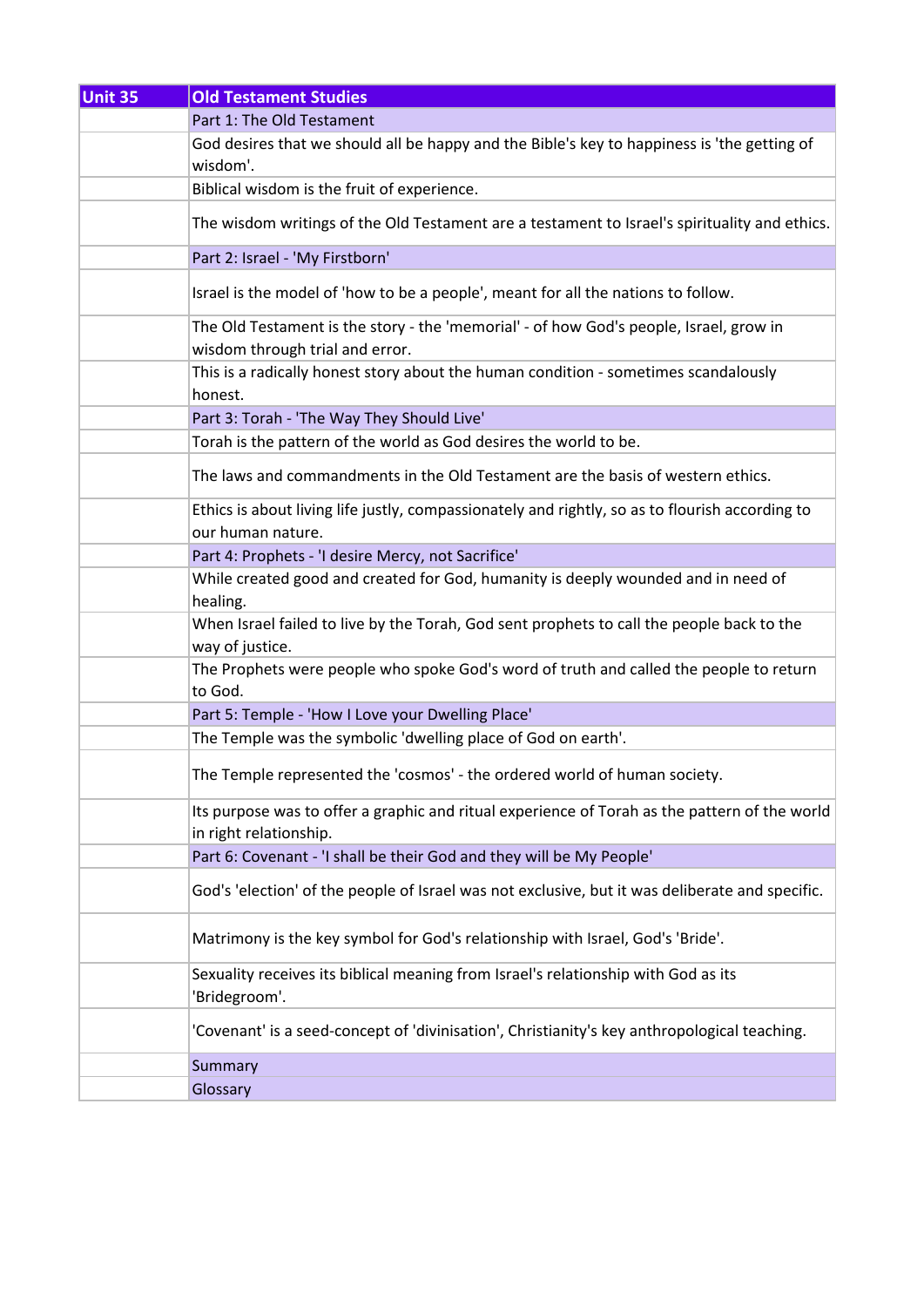| Unit 36 | <b>Grace and Nature</b>                                                                                                                                                      |
|---------|------------------------------------------------------------------------------------------------------------------------------------------------------------------------------|
|         | Part 1: Being Human                                                                                                                                                          |
|         | The ability to self-reflect and self-question is unique to the human person.                                                                                                 |
|         | Psychology is about the study of objective human behaviour and the health of the human<br>psyche.                                                                            |
|         | Religion is about the spiritual life of human beings and living life into eternal life.                                                                                      |
|         | Part 2: James and Freud                                                                                                                                                      |
|         | Modern psychology is very different from the Church's philosophical and theological                                                                                          |
|         | approach to the human person.                                                                                                                                                |
|         | William James applied the principles of the new science of psychology to religious<br>experience.                                                                            |
|         | Sigmund Freud's prime concern with religion was its origin in the human unconscious or<br>psyche.                                                                            |
|         | Part 3: Jung and Allport                                                                                                                                                     |
|         | Carl Jung and Gordon Allport examined the relationship between religion and psychology.                                                                                      |
|         | Carl Jung's focus on wholeness led him to consider religions as worthwhile instruments in<br>the process of becoming whole.                                                  |
|         | Gordon Allport was concerned with the role which religion played in the life of the mature<br>individual.                                                                    |
|         | Part 4: Developmental Psychology                                                                                                                                             |
|         | Developmental psychologists focus on tracking personal changes or developments<br>throughout the human life span.                                                            |
|         | Jean Piaget was interested in how children think and learn.                                                                                                                  |
|         | Erik Erikson's theory of human development covered a continuum from birth to death.                                                                                          |
|         | Daniel Levinson focused on adult human development.                                                                                                                          |
|         | Carol Gilligan focused on women's moral development.                                                                                                                         |
|         | Part 5: Faith and Moral Development                                                                                                                                          |
|         | Moral development theories have been developed by Lawrence Kohlberg and Carol<br>Gilligan.                                                                                   |
|         | Faith development theories have been developed by John Westerhoff and James Fowler.                                                                                          |
|         | Whilst psychological and developmental theories contribute to our understanding of faith<br>and moral development, they cannot address God's action - grace - in the person. |
|         | Part 6: The Whole Person                                                                                                                                                     |
|         | Development of the whole person, holistic development, fosters the integration of all<br>aspects of the person.                                                              |
|         | God became fully involved with human beings in the person of Jesus, who showed us how<br>to live.                                                                            |
|         | The process of conversion is a process of continuous growth and change, a journey to the<br>fullness of life offered by Jesus.                                               |
|         | Part 7: Spirituality                                                                                                                                                         |
|         | Our spiritual life flavours the whole of life.                                                                                                                               |
|         | Holistic spirituality aims to take the whole person into account.                                                                                                            |
|         |                                                                                                                                                                              |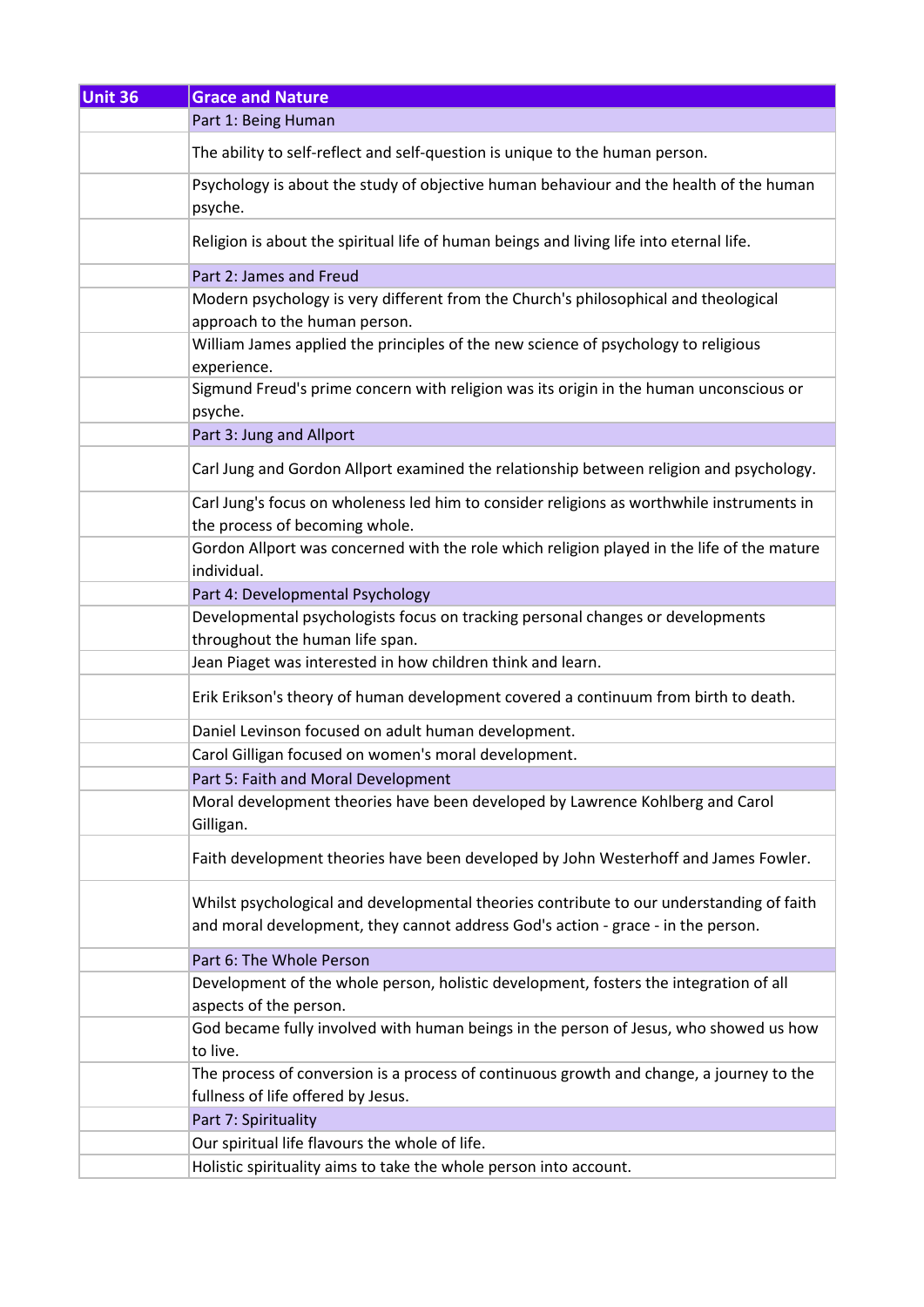| An holistic Christian spirituality is developmental, experiential, integrated and<br>transpersonal.    |
|--------------------------------------------------------------------------------------------------------|
| Part 8: Awareness and Knowledge                                                                        |
| Self-awareness opens the way to knowledge of self, others and God.                                     |
| Authenticity and truth are fundamental for living genuine human lives.                                 |
| Spiritual development needs to take place in order that the person reach his or her full<br>potential. |
| <b>Summary</b>                                                                                         |
| Glossary                                                                                               |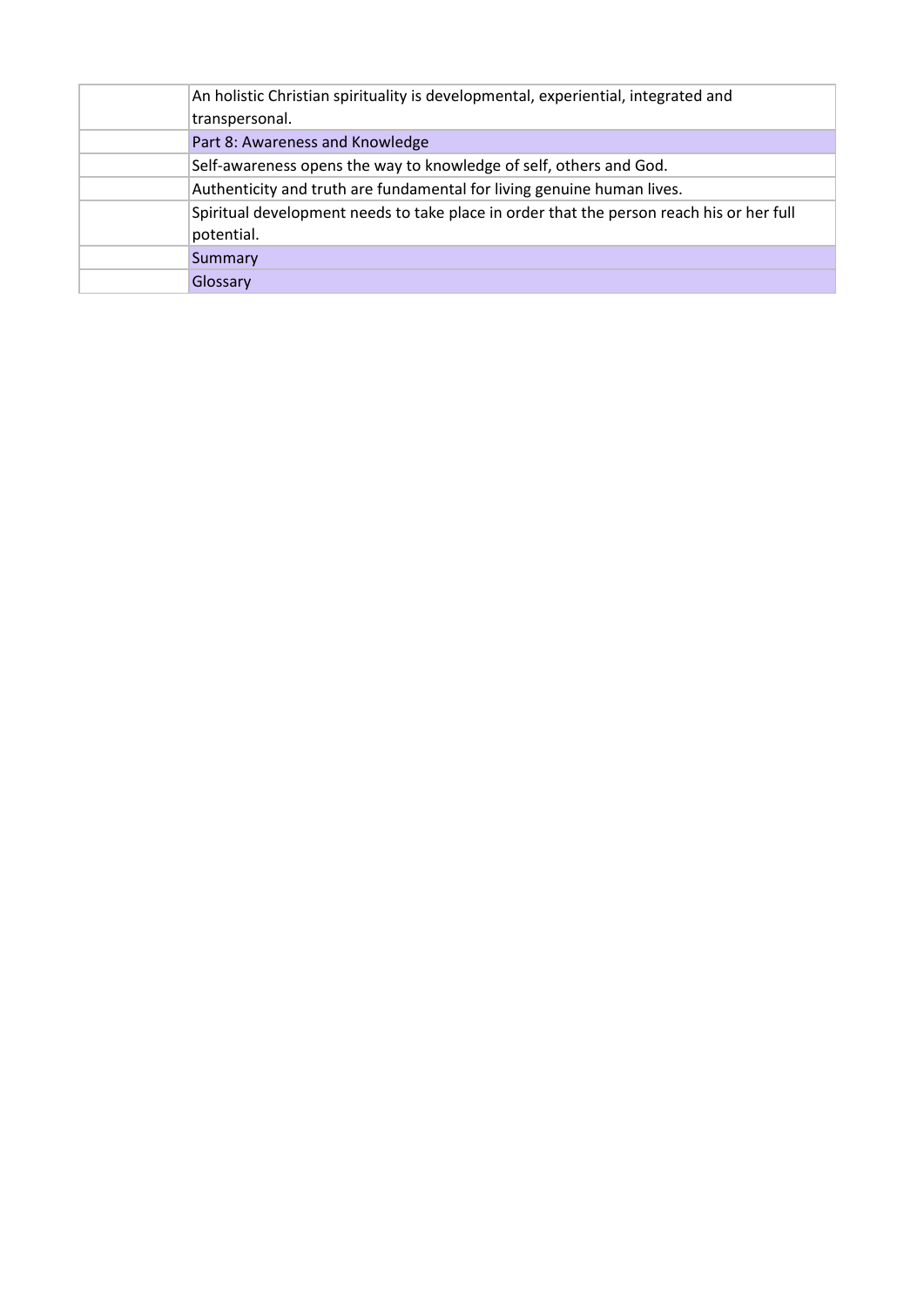| Unit 37 | <b>Exploring Church</b>                                                                                                                     |
|---------|---------------------------------------------------------------------------------------------------------------------------------------------|
|         | Part 1: The Church and Images                                                                                                               |
|         | Sacred images are more than definitions because they direct us towards mystery.                                                             |
|         | Images of the Church allow us to explore the meaning and mystery of Church.                                                                 |
|         | Part 2: The Mystery of the Church                                                                                                           |
|         | The word 'mystery', has many meanings.                                                                                                      |
|         | The mystery of God is how and why God shares divine love and life with human beings.                                                        |
|         | Jesus reveals the mystery of God's love and what it is to be truly human.                                                                   |
|         | With the power of the Holy Spirit, the Church continues Jesus' work.                                                                        |
|         | Part 3: The Church as the People of God                                                                                                     |
|         | Christian faith is about making a free, personal response as well as belonging to the<br>community of God's people.                         |
|         | The image of the People of God begins in the Old Testament and continues to develop in<br>the New Testament.                                |
|         | The Second Vatican Council emphasised that all the People of God are called to holiness<br>and to the mission of spreading Christ's Gospel. |
|         | Part 4: The Church as Herald                                                                                                                |
|         | Traditions can change over time but Tradition, as used by the Church, is the essential faith                                                |
|         | from the apostles and remains unchanging.                                                                                                   |
|         | The Church acts as the Herald of the Good News.                                                                                             |
|         | Authentic Christian Tradition is discerned by a council of bishops and the pope.                                                            |
|         | All members of the Church share in the apostolic mission to spread the Good News.                                                           |
|         | Part 5: The Church as Servant                                                                                                               |
|         | The image of the Church as Servant comes directly from Jesus' words and actions recorded<br>in the gospels.                                 |
|         | Ministry in the Church includes the ordained ministers and the laity.                                                                       |
|         | The Church's ministry extends to the secular world.                                                                                         |
|         | Part 6: The Church as Universal                                                                                                             |
|         | The Church is Catholic because of the presence of Christ and the mission to share the<br>Gospel.                                            |
|         | The unity of the Church can be expressed in a diversity of ways.                                                                            |
|         | Inculturation is an important process in Australia's multicultural society.                                                                 |
|         | Part 7: The Church as Sacrament                                                                                                             |
|         | The Church is a visible sign of communion with God and of unity among people.                                                               |
|         | The Church and individual Christians are called to work for the continuing growth of God's<br>kingdom.                                      |
|         | Young people are challenged to be the Church of today and the future.                                                                       |
|         | Summary                                                                                                                                     |
|         | Glossary                                                                                                                                    |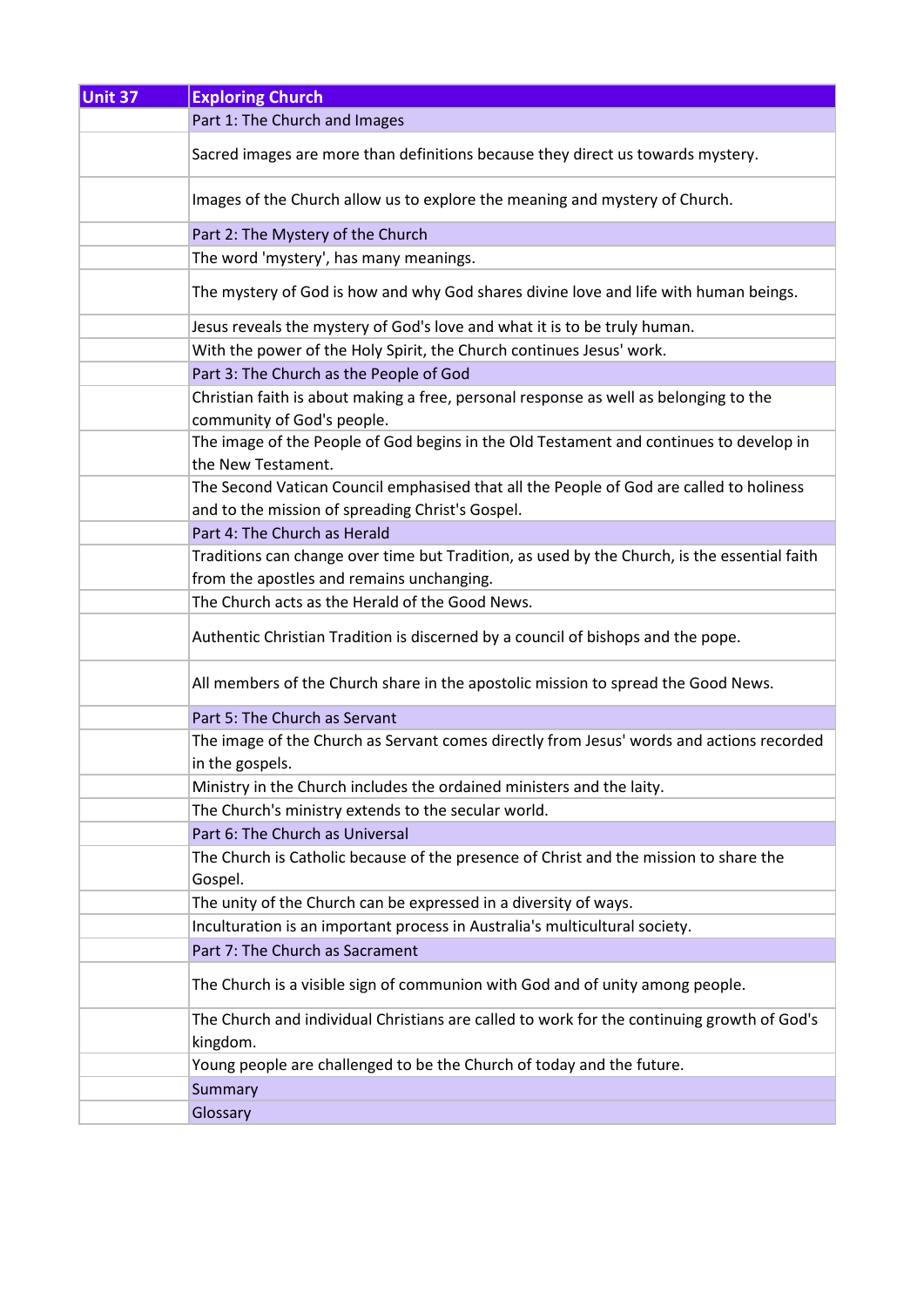| <b>Unit 38</b> | <b>Jesus - Face of God</b>                                                                                                                                                                                                          |
|----------------|-------------------------------------------------------------------------------------------------------------------------------------------------------------------------------------------------------------------------------------|
|                | Part 1: Jesus, the Encounter with God, the Encounter with Self - 'Come and you will see' -<br>John 1:3                                                                                                                              |
|                | Knowing God, through faith, is much more like knowing yourself than it is like knowing facts<br>about things.                                                                                                                       |
|                | Faith is a life-long journey, not a one-off event or a possession.                                                                                                                                                                  |
|                | Jesus is everything we need and can know of God.                                                                                                                                                                                    |
|                | Part 2: Jesus, the Parable of God - 'The time has come ' - Mark 1:15                                                                                                                                                                |
|                | The little that is known about the world in which Jesus lived, and which shaped the kind of<br>person he was, is helpful in giving us a better understanding of what he said, what he did,<br>what happened to him, and who he was. |
|                | The whole of Jesus' message is parabolic. It is about enabling us to change our minds, our<br>whole way of thinking and seeing the world, ourselves, and everything else, including God.                                            |
|                | Part 3: Jesus, the Reign of God in Person - ' the kingdom of God is upon you ' - Mark<br>1:15                                                                                                                                       |
|                | The kingdom of God is not a place beyond this world, but a way of being in the world that<br>radically transforms this world.                                                                                                       |
|                | The good news that Jesus proclaimed was about the kingdom; but he did not just preach<br>about the kingdom of God, he was - and is - the very embodiment of the kingdom of God.                                                     |
|                | Part 4: Jesus, the Word of God in Action - ' change ' - Mark 1:15                                                                                                                                                                   |
|                | God's word is alive and active in the person of Jesus.                                                                                                                                                                              |
|                | The words and actions of Jesus form a single reality.                                                                                                                                                                               |
|                | To understand Jesus' words and actions we have to go beyond both magical thinking and<br>gross materialism.                                                                                                                         |
|                | Part 5: Jesus, the Holy One of God - ' and trust in the good news ' - Mark 1:15                                                                                                                                                     |
|                | The role of sacrifice in human society was a way of managing violence violently.                                                                                                                                                    |
|                | The death of Jesus is the reversal and subversion of human sacrifice from within.                                                                                                                                                   |
|                | Jesus reveals the meaning of the saying that God does not seek sacrifice, but mercy and<br>justice.                                                                                                                                 |
|                | Part 6: Jesus, the Son of God - 'They will look on the one whom they have pierced' - John<br>19:37                                                                                                                                  |
|                | The resurrection of Jesus is about the renewal of all creation.                                                                                                                                                                     |
|                | Eternal life is not about an afterlife but about life here, now and forever transformed.                                                                                                                                            |
|                | Part 7: Jesus, the Sacrament of God - 'No longer 'I', but 'Christ' who lives in me' - Galatians<br>2:20                                                                                                                             |
|                | As Christ is the Sacrament of God, so the Church is a Sacrament of Christ.                                                                                                                                                          |
|                | The New Testament, together with the Old Testament, is the basis of the Church's                                                                                                                                                    |
|                | developing doctrine and the source of its ongoing Tradition.                                                                                                                                                                        |
|                | The most basic Christian doctrine about Jesus is that he is both fully human and fully divine.                                                                                                                                      |
|                | The early Church not only wrote the New Testament, and read the ancient Jewish                                                                                                                                                      |
|                | Scriptures in a new way, they also gathered regularly to pray and ponder the mystery of                                                                                                                                             |
|                | their faith in what came to be called the Liturgy.                                                                                                                                                                                  |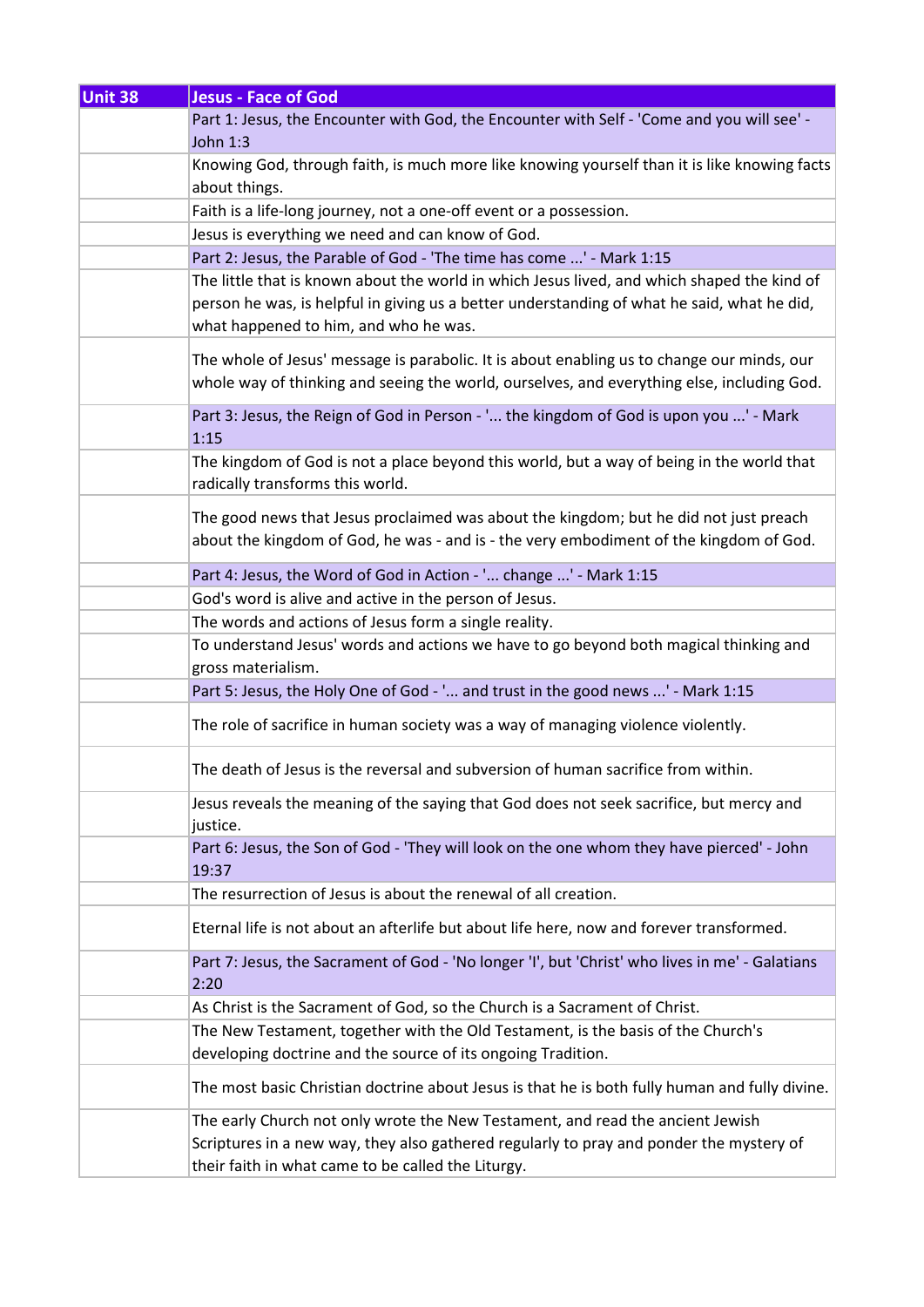|  | The Church is that movement and body in history and the world that lives by the Spirit of<br>Jesus, who alone is one, holy, catholic and apostolic in the fullest sense of those words. |
|--|-----------------------------------------------------------------------------------------------------------------------------------------------------------------------------------------|
|  | Summary                                                                                                                                                                                 |
|  | Glossary                                                                                                                                                                                |
|  |                                                                                                                                                                                         |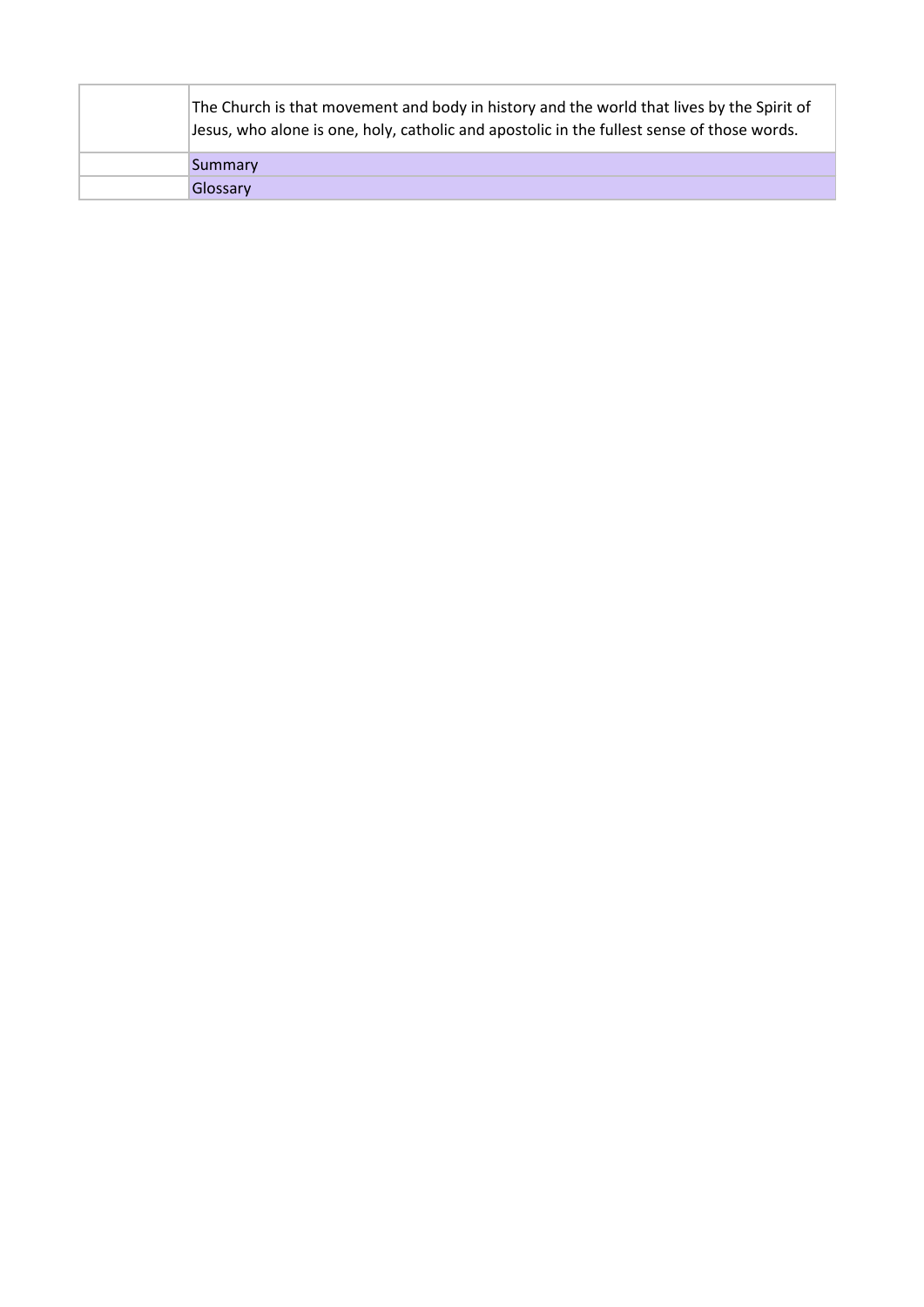| Unit 39 | <b>Mother of God - Mother of the Church</b>                                                                              |
|---------|--------------------------------------------------------------------------------------------------------------------------|
|         | Part 1: 'Daughter of Zion' - Woman of Her Time                                                                           |
|         | Mary was probably born in Galilee at Nazareth.                                                                           |
|         | By studying the position of Hebrew women in first-century Israel, it is possible to learn                                |
|         | about Mary's life.                                                                                                       |
|         | Part 2: Let It Be According to Your Word                                                                                 |
|         | In the light of Pentecost, the first Christians focused their theological reflection on the                              |
|         | person of Christ and the significance of his mission.                                                                    |
|         | As they deepened their understanding of Jesus, the early Christian communities began to                                  |
|         | ask questions about Mary, and the significance of her role.                                                              |
|         | Mary appears in all four gospels, according to the distinctive theological preoccupations of                             |
|         | each of the four evangelists.                                                                                            |
|         | Part 3: Of Her Was Born Jesus                                                                                            |
|         | The Gospel of Matthew portrays Mary as having a special role in salvation history.                                       |
|         |                                                                                                                          |
|         | The Gospel of Luke portrays Mary as a true disciple.<br>Part 4: Do Whatever He Tells You                                 |
|         |                                                                                                                          |
|         | The Gospel of John is a richly symbolic, poetic drama that contains seven key signs.                                     |
|         | The first of these signs was given at a wedding feast in a Galilean town called Cana.                                    |
|         | The Cana story tells us much about the mother of Jesus as a feminine icon of humanity.                                   |
|         | Part 5: Behold, your Mother                                                                                              |
|         | John is the only gospel writer to include the mother of Jesus at the crucifixion.                                        |
|         | John portrays the mother of Jesus and the disciple whom Jesus loved as the first recipients<br>of his mission.           |
|         | Part 6: Theotokos - Mother of God                                                                                        |
|         | Mary is truly Theotokos, which literally means 'God-bearer', but is usually translated as<br>Mother of God.              |
|         | The doctrine of the Theotokos is more about Jesus than it is about Mary: it affirms that                                 |
|         | Jesus is at one and the same time both human and divine, the God-Man, as opposed to                                      |
|         | being two things: a god and a man.                                                                                       |
|         | Mary is mother of God because Jesus is God; she is not mother of God with regard to the                                  |
|         | mystery of the Triune God of Father, Son and Holy Spirit.                                                                |
|         | Part 7: Teachings about Mary                                                                                             |
|         | The Dogma of Mary's Immaculate Conception should not be confused with the Dogma of<br>her Virginal Conception of Jesus.  |
|         | The Dogma of Mary's Virginal Conception of Jesus means that Mary conceived Jesus in her                                  |
|         | womb, not by the intervention of a human father, but by the power of the Holy Spirit.                                    |
|         | The Dogma of the Immaculate Conception tells us that from the first moment when Mary                                     |
|         | came into being as a person, she was free from original sin.                                                             |
|         | The Dogma of the Assumption of Mary, tells us that Mary was assumed body and soul into<br>heaven at the end of her life. |
|         | Part 8: All Generations Will Call Me Blessed                                                                             |
|         |                                                                                                                          |
|         | The way Mary has been imaged by Christians has varied down through the ages according<br>to a variety of influences.     |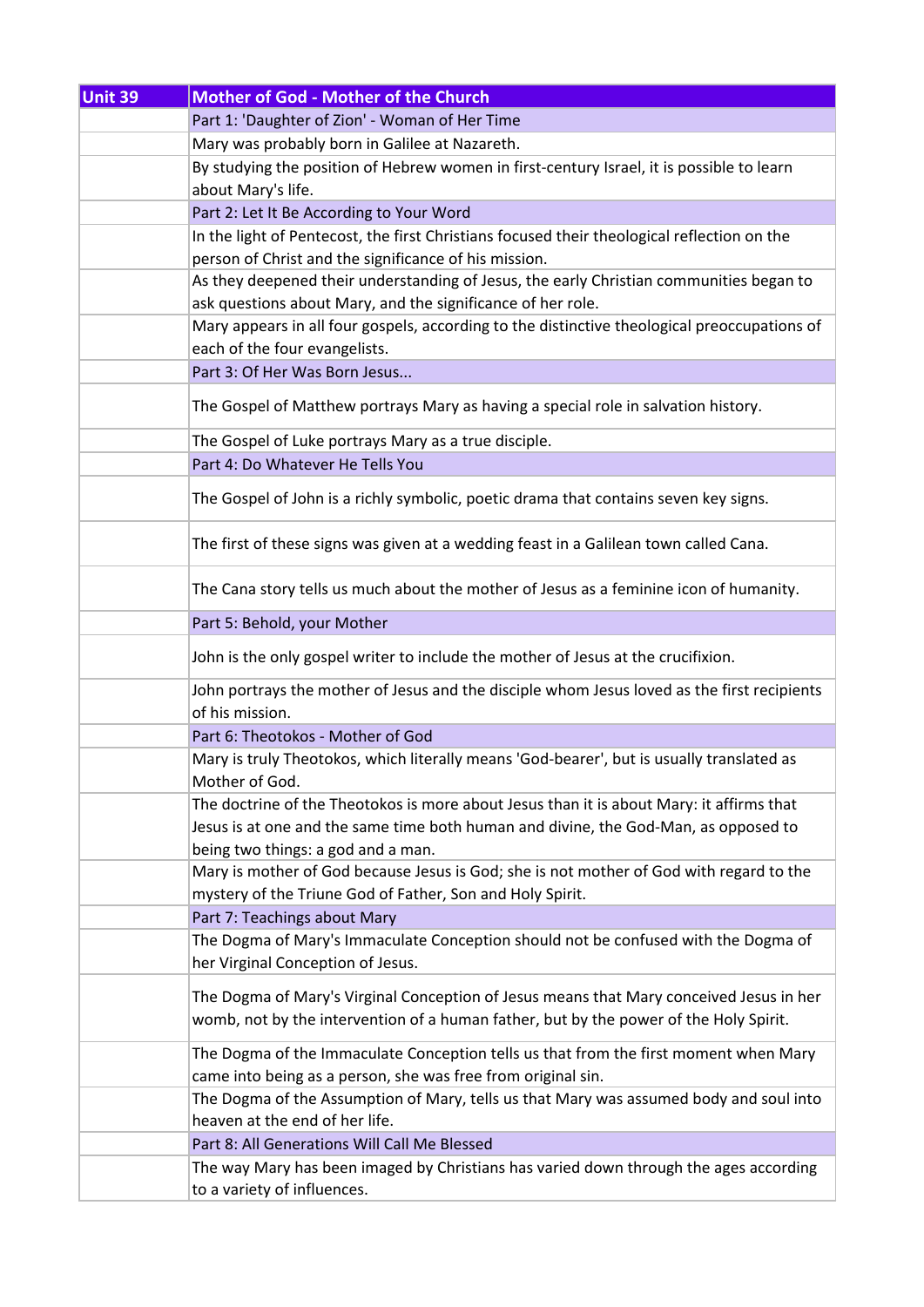| There have been some constants in the Christian Tradition, which have set certain broad<br>parameters within which Christians have depicted Mary. |
|---------------------------------------------------------------------------------------------------------------------------------------------------|
| Mary is honoured in Islam as the virgin mother of the 'Prophet Jesus'.                                                                            |
| Part 9: Mary in the Australian Church                                                                                                             |
| Mary, under the title of Mary Help of Christians, is the patroness of Australia.                                                                  |
| Our Lady of the Southern Cross, Help of Christians, was patroness of WYD Sydney 2008.                                                             |
| Part 10: A Model for Our Times                                                                                                                    |
| The Second Vatican Council placed Mary within the mystery of the Church.                                                                          |
| Mary is the first of Christ's disciples and stands as a model for both women and men.                                                             |
| Mary challenges all disciples of Christ to live the Gospel message of justice, love and peace.                                                    |
| Summary                                                                                                                                           |
| Glossary                                                                                                                                          |
|                                                                                                                                                   |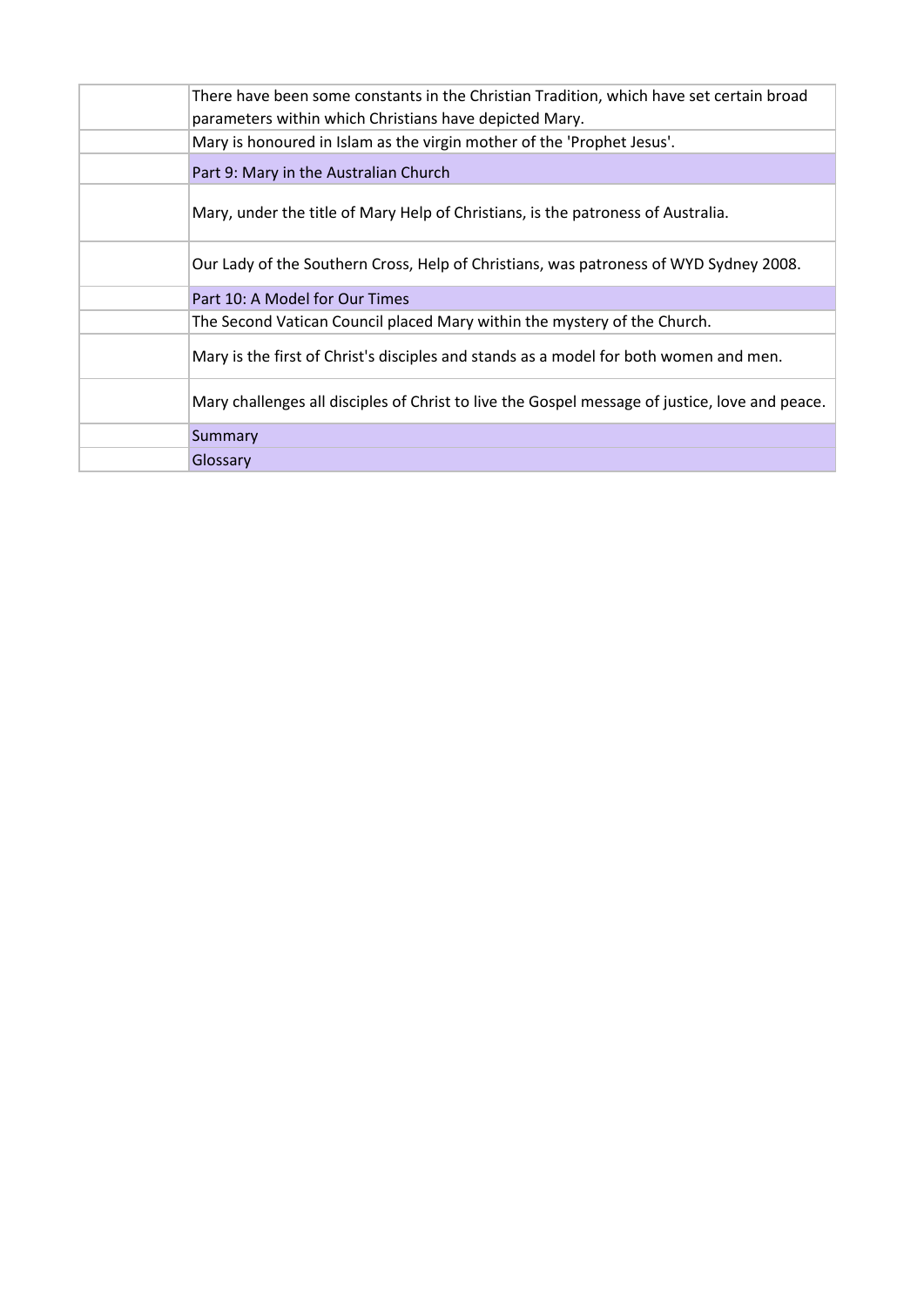| <b>Unit 40</b> | <b>Australian Aboriginal Spirituality</b>                                                     |
|----------------|-----------------------------------------------------------------------------------------------|
|                | Part 1: Do Australians have a National Identity?                                              |
|                | For the Aboriginal people, the emerging Australian national self-awareness is inextricably    |
|                | linked to their spirituality.                                                                 |
|                |                                                                                               |
|                | Part 2: Does the Ancient Religion of our Indigenous People have anything to offer us today?   |
|                | For Aboriginal people there is no division between the sacred and the secular because all     |
|                | aspects of life are sacred.                                                                   |
|                | The created world is where we are called to come to know and live out the life God has        |
|                | given us in harmony with all people.                                                          |
|                | For true reconciliation to take place between non-indigenous Australians and Aboriginal       |
|                | people, we all need to come to an understanding of Aboriginal spirituality as the very        |
|                | essence of our identity.                                                                      |
|                | We need to see the presence of God in all of Australia's history and to recognise who we      |
|                | are today, people formed from all that has gone before us.                                    |
|                | Part 3: What is Central to Aboriginal Spirituality?                                           |
|                | Part 4: What are the Characteristics of Traditional Aboriginal Religion?                      |
|                | Aboriginal sacred stories of the Dreaming often explained the origin of the universe and      |
|                | everything in it - they formed the framework by which Aboriginal people made sense of the     |
|                | world.                                                                                        |
|                |                                                                                               |
|                | Aboriginal people never used a written language to pass on Dreaming stories - individuals     |
|                | 'owned' myths according to their totems, and it was their responsibility to see that the      |
|                | stories were kept alive and passed on to the proper persons.                                  |
|                | Traditionally, teachers of Aboriginal religion would be elders in the community whose         |
|                | authority came from their relationship to totemic sites, their knowledge of their land and    |
|                | experience of life.                                                                           |
|                | In Aboriginal religions there were many different kinds of rituals: rituals associated with   |
|                | birth, coming of age, death, and increase rituals to maintain the fertility and well-being of |
|                | the lands and animals.                                                                        |
|                | A number of objects were considered sacred to Aboriginal people.                              |
|                | Some places are considered to be sacred because they are believed to have been created        |
|                | and shaped into their particular forms during the Dreaming.                                   |
|                | Part 5: How did Aboriginal People live before European Occupation?                            |
|                | The Aboriginal people in Australia show evidence of having lived together in a continuous     |
|                | and peaceful life for thousands of years.                                                     |
|                | The traditional Aboriginal people were hunter-gatherers who lived as extended families in     |
|                | harmony with the land.                                                                        |
|                | Part 6: What was the Impact of European Occupation?                                           |
|                |                                                                                               |
|                | Rather than being seen as fellow human beings but with a different understanding of life,     |
|                | different values and a different way of living, the Aboriginal people were judged to be       |
|                | 'primitive', with its connotations of inequality.                                             |
|                |                                                                                               |
|                | The impression of the early Europeans towards the Aboriginal people varied.                   |
|                |                                                                                               |
|                | As the early settlers pushed the Aboriginal people further and further from their own lands,  |
|                | they lost their life as they had known it, and the culture that was bound to the land.        |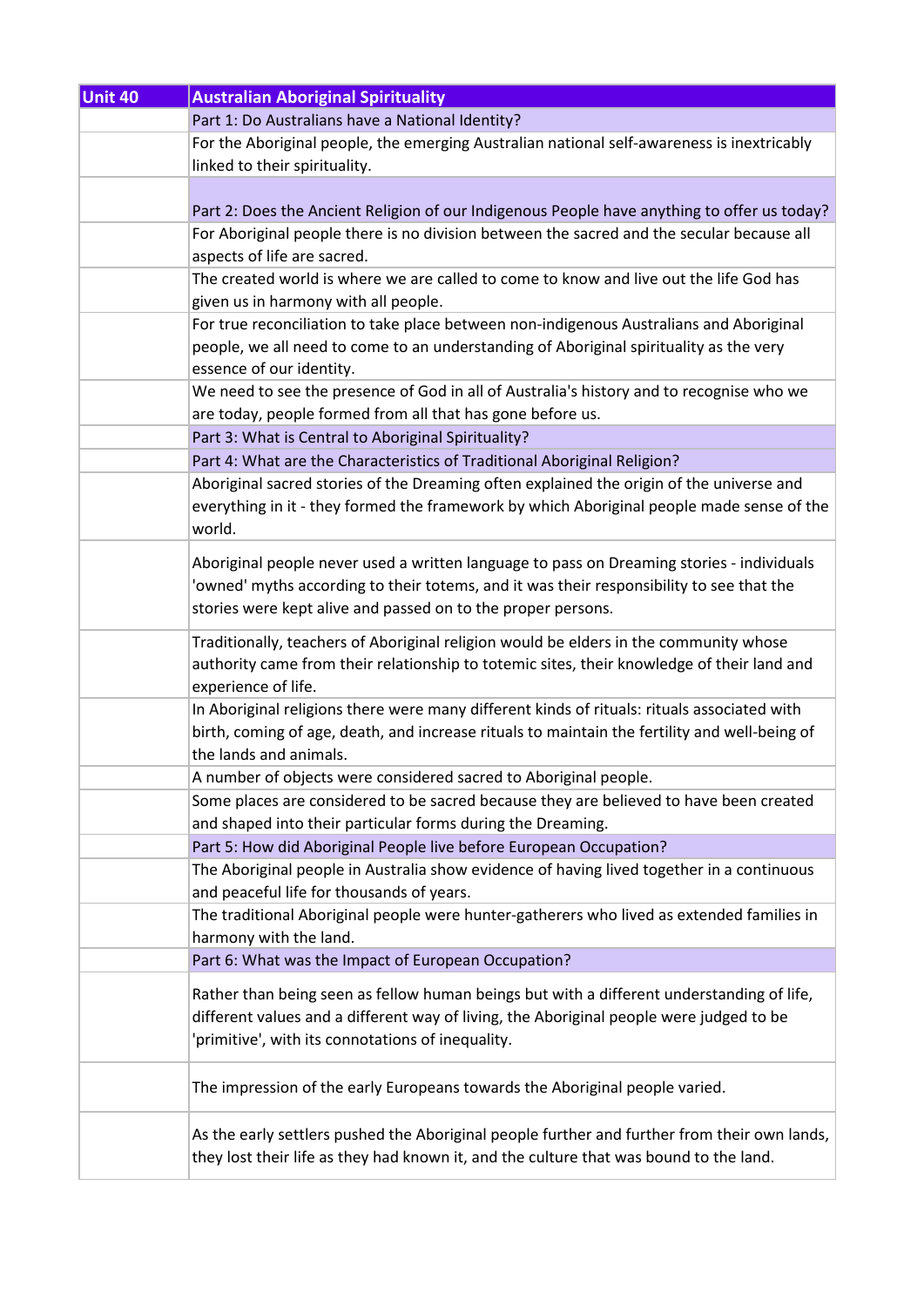| Archbishop Polding continued unsuccessfully to speak out fearlessly about the moral<br>obligation Australia, and the Church in particular, were under to restore the dignity and<br>rights of Aboriginal people           |
|---------------------------------------------------------------------------------------------------------------------------------------------------------------------------------------------------------------------------|
| Part 7: What Policies had an Impact upon the Life of Aboriginal People?                                                                                                                                                   |
| Many problems resulted from the reserves and mission, as the traditional ways of the<br>Aboriginal people were gradually destroyed.                                                                                       |
| From 1915, the policy of removing Aboriginal and part-Aboriginal children from their homes<br>to be fostered by white families or raised in institutions was instigated.                                                  |
| The aftermath of the 1967 Referendum witnessed the gradual integration of Aboriginal<br>people into Australian society.                                                                                                   |
| New South Wales, the first state to do so, established the Aboriginal Rights Act in 1983.                                                                                                                                 |
| Part 8: What are Contemporary Issues?                                                                                                                                                                                     |
| Life expectancy, health, imprisonment and deaths in custody are contemporary issues for<br>Aboriginal people.                                                                                                             |
| As an official policy, between 1915 and into the 1970s, children could be removed from<br>their families and placed in institutions and foster homes, where they were 'given a good<br>environment and a good education'. |
| The forced removal of Aboriginal children from their families have had serious detrimental<br>consequences.                                                                                                               |
| In recent years, the Australian Government has begun to address the issue of Aboriginal<br>land rights in court.                                                                                                          |
| The national apology in 2008 was a significant and defining event in Australia's history.                                                                                                                                 |
| Part 9: How have Indigenous People Contributed to Past and Present Australia?                                                                                                                                             |
| After two centuries of subordination, paternalism, mistreatment, disdain and worse,<br>Aboriginal people are now taking pride in a new self-identity.                                                                     |
| There are numerous Aboriginal people who have and continue to make important<br>contributions to Australian society and culture.                                                                                          |
| Part 10: What does Aboriginal Spirituality have to offer Australia?                                                                                                                                                       |
| Summary                                                                                                                                                                                                                   |
| Glossary                                                                                                                                                                                                                  |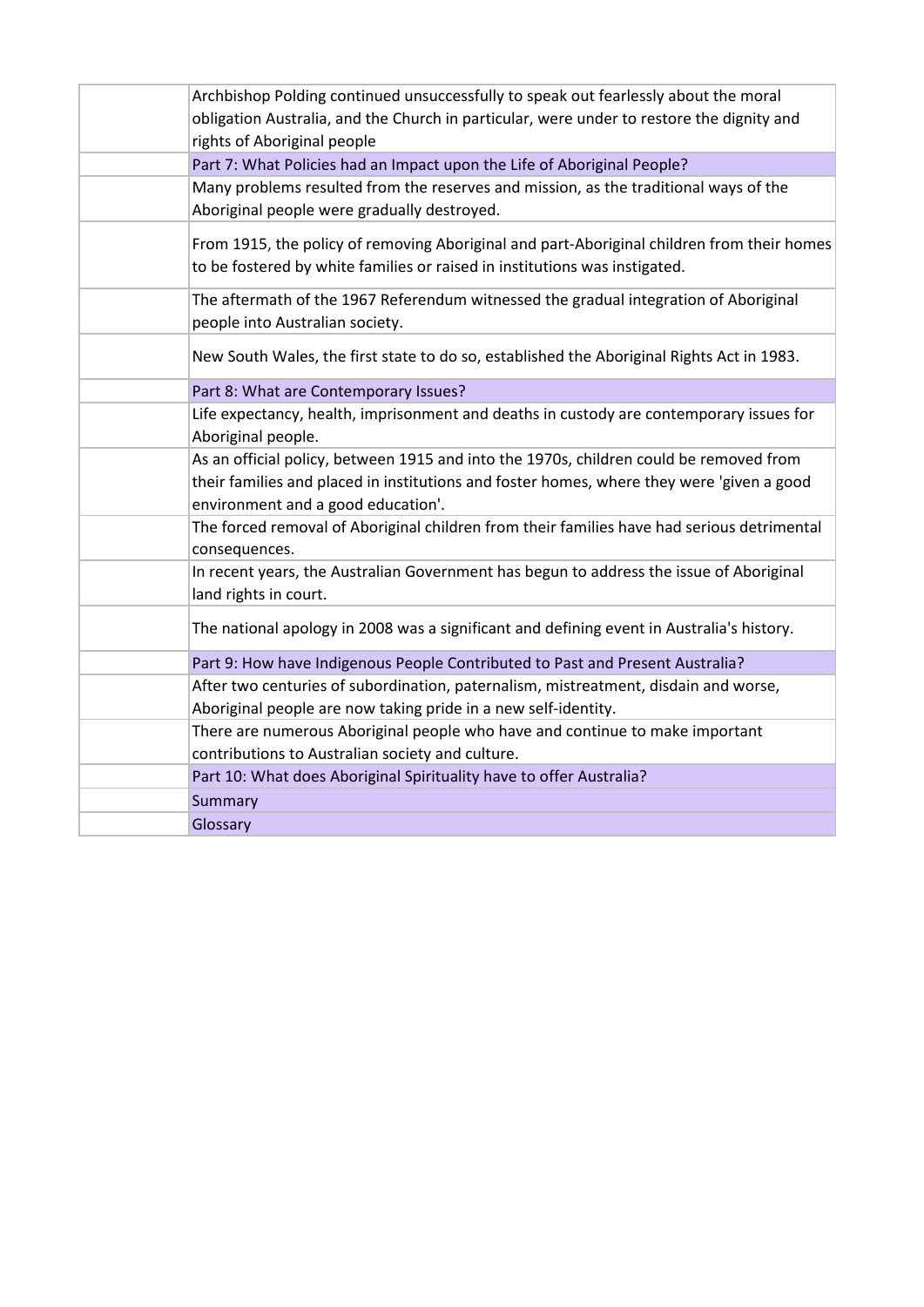| Unit 41 | <b>Ethical Values</b>                                                                           |
|---------|-------------------------------------------------------------------------------------------------|
|         | Part 1: The Foundational Value                                                                  |
|         | The fact that sense can be made of the world and human life is the basis of the                 |
|         | foundational value - the value upon which, all others are built.                                |
|         | The human person is of ultimate value - not the means to an end - but an end in him /           |
|         | herself.                                                                                        |
|         | We can know God by examining the world and the human person.                                    |
|         | An ethical system is based on the knowledge of the existence of God.                            |
|         | Part 2: Objective Values                                                                        |
|         | Objective values exist which consist of positive and negative values.                           |
|         | Values lead to actions which direct us towards God or away from God.                            |
|         | A moral system is based on these values.                                                        |
|         | Part 3: Self and Self Love                                                                      |
|         | The human person has infinite dignity, therefore the dignity of my own self, my own             |
|         | person, is first among essential values.                                                        |
|         | A person's first moral task is to love themselves.                                              |
|         | The human person has a strong capacity to know and love the truth.                              |
|         | We cannot love others unless we first love ourselves.                                           |
|         | Part 4: Conflicting Values                                                                      |
|         | At any given time, values can conflict with each other.                                         |
|         | Steps need to be taken to see if some change can be made to the situation in order to           |
|         | remove the conflict.                                                                            |
|         | When it is not possible to remove a conflict of values, the action with the least harm to       |
|         | one's own values and beliefs should be chosen.                                                  |
|         | Part 5: Threats to the Self                                                                     |
|         | Untruthfulness creates a split between what we are and what we claim to be.                     |
|         | Lack of respect for the body damages or destroys our power to respond to the demands of         |
|         | life intelligently and freely.                                                                  |
|         | Enslavement to objects reduces us to the level of mere things or objects.                       |
|         | Part 6: Others - Our Neighbours                                                                 |
|         | Selfishness and self-centredness destroy our dignity.                                           |
|         | Our own personal integrity leads us to see the personal integrity of others.                    |
|         | God created us to exist with others and for others.                                             |
|         | Part 7: Self Defence and Capital Punishment                                                     |
|         | The human person has the right to defend him / herself from acts of violence by using only      |
|         | the necessary force to do so.                                                                   |
|         | Capital Punishment is unacceptable 'because it is an attack on the inviolability and dignity of |
|         | the person' - Catechism of the Catholic Church, #2267                                           |
|         | Part 8: Bioethics                                                                               |
|         | Human life must be respected and protected absolutely from the moment of conception -           |
|         | Catechism of the Catholic Church, #2270                                                         |
|         | Whatever its motives and means, direct euthanasia consists in putting an end to the lives of    |
|         | handicapped, sick or dying persons - Catechism of the Catholic Church, #2277                    |
|         |                                                                                                 |
|         | Even if death is thought imminent, the ordinary care owed to a sick person cannot be            |
|         | legitimately interrupted - Catechism of the Catholic Church, #2279                              |
|         | Part 9: Material Goods, Education and Culture                                                   |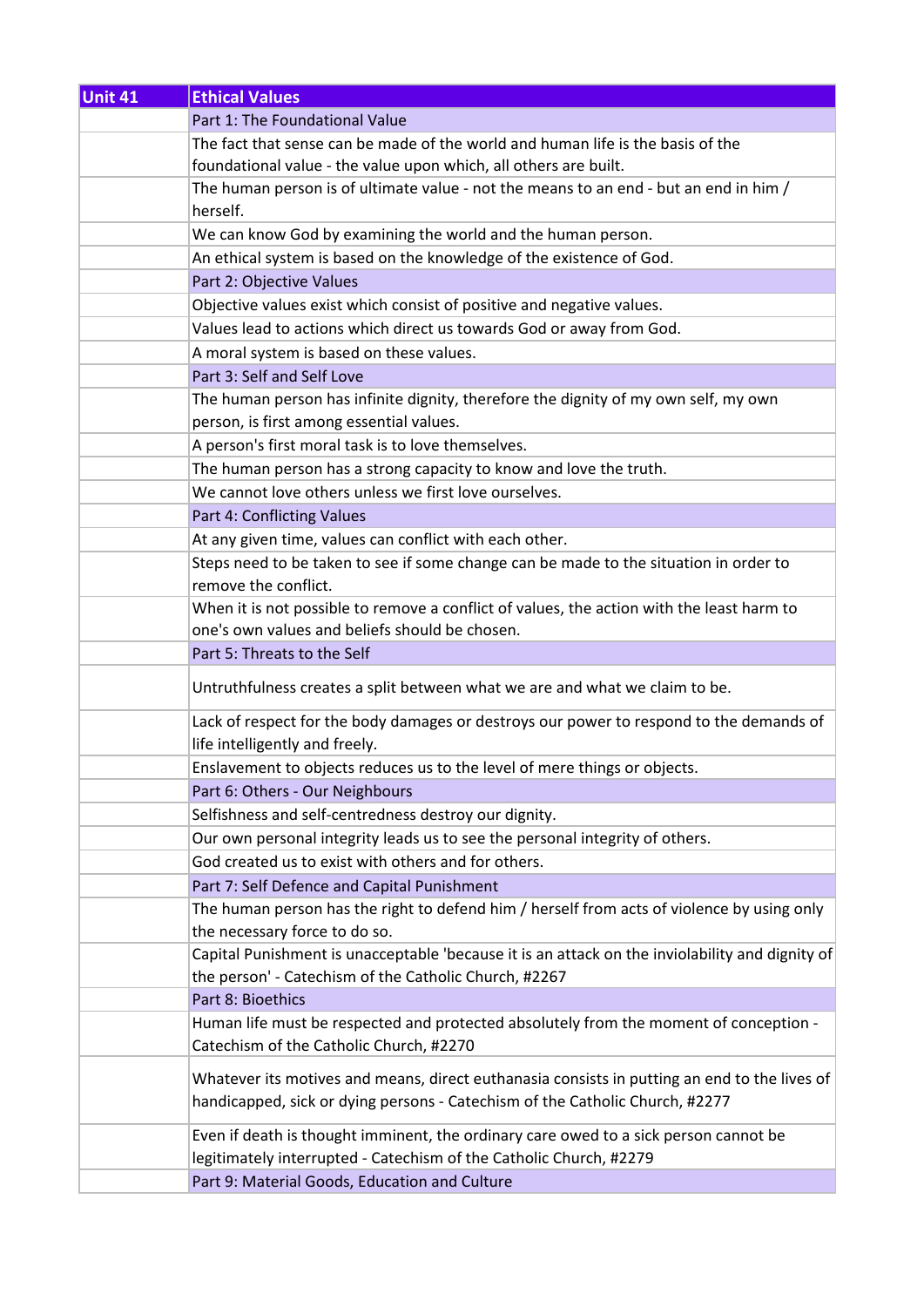| Every person has the right to access the basic resources that are necessary for living a fully<br>human life, and these include material goods and possessions.                                                                                                        |
|------------------------------------------------------------------------------------------------------------------------------------------------------------------------------------------------------------------------------------------------------------------------|
| Every person has the right to access education, training and information that help them to<br>participate effectively in society.                                                                                                                                      |
| Governments have a social obligation to make education, training and information available<br>to its citizens, and the forms these will take depends on the complexity of their society and<br>culture.                                                                |
| Part 10: The Good of All                                                                                                                                                                                                                                               |
| Few rights are absolute; they are conditional on the value that they serve us all.                                                                                                                                                                                     |
| The wealthy need to share methods of producing wealth with the poor.                                                                                                                                                                                                   |
| The human person has 'the right not to be manipulated by technology for either scientific<br>or economic purposes.                                                                                                                                                     |
| The human person needs to be prepared for creative employment and enjoyment of large<br>amounts of leisure time.                                                                                                                                                       |
| Part 11: Capability and Responsibility                                                                                                                                                                                                                                 |
| Our human task is to create and fashion a genuine self. We alone are responsible for this<br>and we have the right to exercise our own responsibility  unless there is compelling<br>evidence  which indicates we are either  infantile or senile - Dwyer, 1987, p.128 |
| At all stages of our mature adult lives, we have the right to freedom of conscience - Dwyer,<br>1987, p.129                                                                                                                                                            |
| The right to a stand-in is based on the fact that we are social animals and that we bear real<br>responsibility for each other - Dwyer, 1987, p.130                                                                                                                    |
| Part 12: Creating a Human and Humane Society                                                                                                                                                                                                                           |
| The creation of a human and humane society is properly the responsibility of the human<br>being, and no one, and certainly not the government, has the right to pre-empt that<br>responsibility - Dwyer, 1987, p.134                                                   |
| In order to create such a society the human person has the rights of 'freedom of speech,<br>freedom of assembly, and freedom of the press' - Dwyer, 1987, p.134                                                                                                        |
| Summary                                                                                                                                                                                                                                                                |
| Glossary                                                                                                                                                                                                                                                               |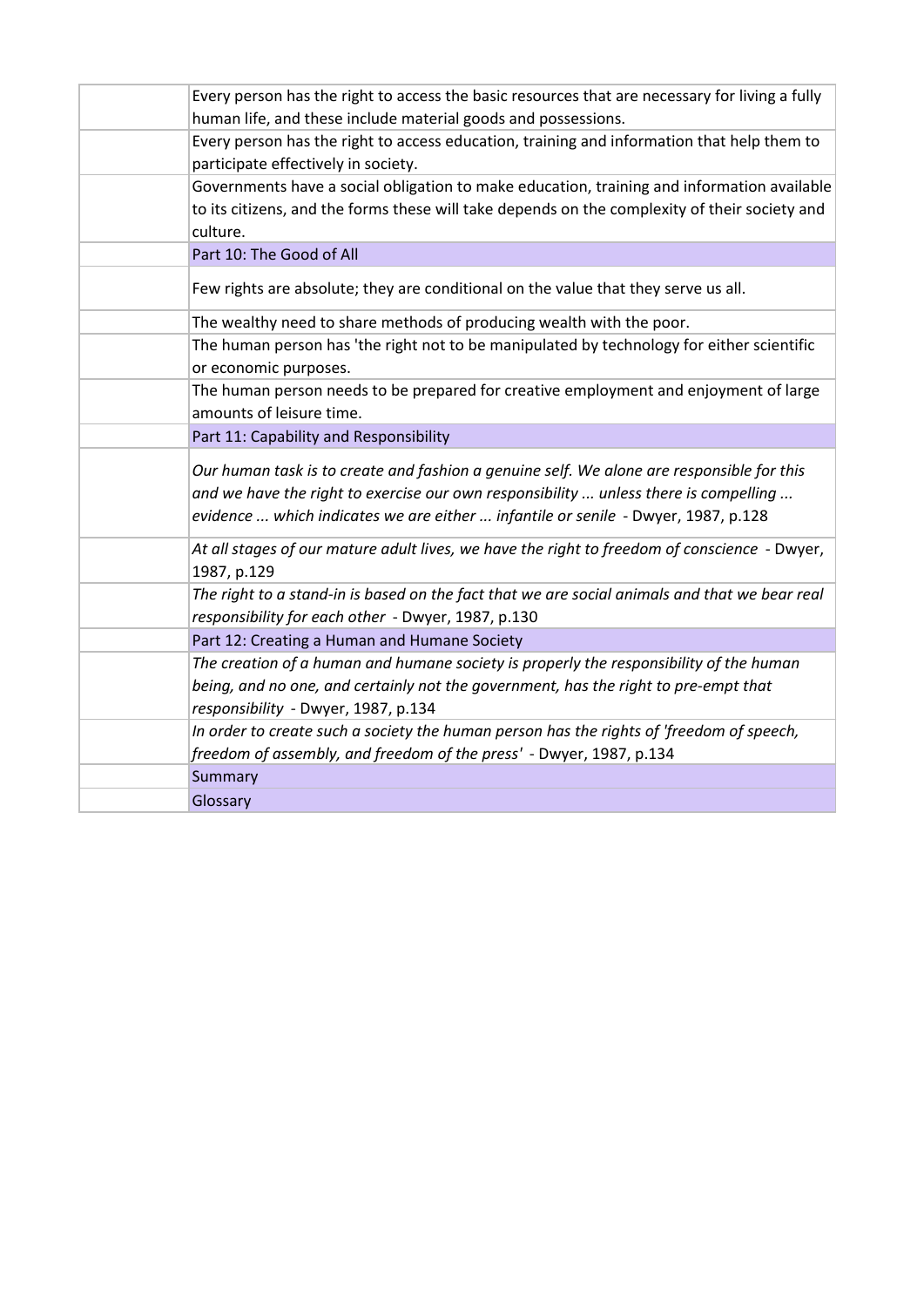| <b>Ethical Issues</b>                                                                                                                                             |
|-------------------------------------------------------------------------------------------------------------------------------------------------------------------|
| Part 1: Bioethics: To Live Life to the Full                                                                                                                       |
| Advances in biomedical technology have made a significant contribution to people's quality                                                                        |
| of life and have raised many ethical and moral dilemmas.                                                                                                          |
| The purpose of ethics is to establish which forms of behaviour are humanising and which                                                                           |
| are not.                                                                                                                                                          |
| Christian ethics is based on the conviction that human beings are loved and made in the                                                                           |
| image and likeness of God who is life-giving love.                                                                                                                |
| Part 2: Bioethics: Loved into Being                                                                                                                               |
| The Catholic tradition holds respect for human life as an absolute value.                                                                                         |
| Human nature is to be 'the image and likeness of God'.                                                                                                            |
| A theologically informed teaching on bioethics combines faith and reason.                                                                                         |
| Part 3: Bioethics: Making Babies or Giving Life?                                                                                                                  |
|                                                                                                                                                                   |
| The ability to conceive is a gift from God, jointly shared by husband and wife.                                                                                   |
| Infertility often has terrible emotional consequences for the couple, whose hopes and<br>dreams appear to have been shattered.                                    |
| Rapid and extensive advancements in medical research have led to the availability of<br>artificial methods of reproduction and to legal and moral considerations. |
| Part 4: Bioethics: Entering the Body's Grace                                                                                                                      |
| Over the centuries, the Church has always turned to the absolute moral principle that                                                                             |
| human beings are created as the image and likeness of God.                                                                                                        |
| The Catholic Church has responded to new reproductive technologies in two major<br>documents:                                                                     |
| - Donum Vitae which addresses new reproductive technologies on the basis of the dignity                                                                           |
| of the child and the dignity of the marriage relationship.                                                                                                        |
| - Dignitatis Personae which addresses specific developments in biomedicine occurring after                                                                        |
| Donum Vitae, i.e. research on human embryos, use of stem cells for therapeutic purposes,                                                                          |
| and other areas of experimental medicine.                                                                                                                         |
| Part 5: Eco-Ethics: Crisis and Opportunity                                                                                                                        |
| Diverse issues contribute to the brokenness of creation.                                                                                                          |
| The modern attitude towards creation reflects a fundamental rupture in relationships.                                                                             |
| Part 6: Eco-Ethics: Creation Myth or Parable?                                                                                                                     |
| Science and history are about knowledge; and the basic questions they ask are 'what, how                                                                          |
| and when?' Philosophy is about wisdom, and asks 'why?' Theology is about God: it asks all                                                                         |
| the other questions and adds: 'who?'                                                                                                                              |
| Creation stories or cosmologies are attempts to understand the world and our place in it.                                                                         |
| Love of nature and concern for the environment, have deep roots in Christian tradition.                                                                           |
| Part 7: Eco-Spirituality: The Fullness of Creation                                                                                                                |
| Through the incarnation, death and resurrection of Jesus the Christ, the whole of creation is                                                                     |
| re-created and reconciled to God.                                                                                                                                 |
| As images of God, each of us is called to play our own role in the unfolding story of<br>creation.                                                                |
| Particular issues contributing to the ecological crisis challenge us to unite our efforts with<br>those who care for the universe.                                |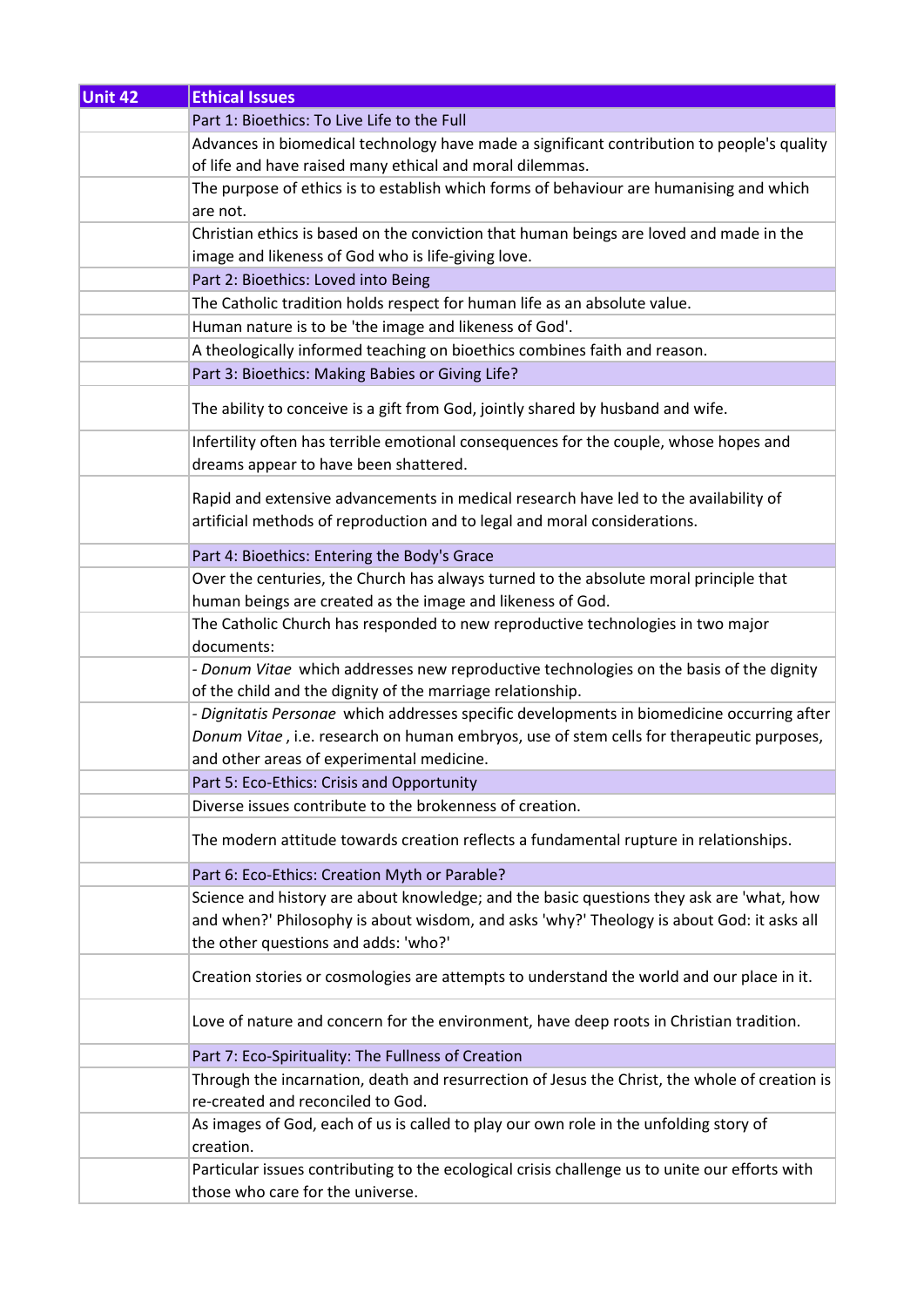| Part 8: Media: In the Service of Communion                                                                                                                                               |
|------------------------------------------------------------------------------------------------------------------------------------------------------------------------------------------|
| As 'herald of good news' the Church is itself deeply involved in the communications media,<br>and is among the oldest and most prolific 'global media outlets' the world has ever known. |
| The communications media is a great gift that can serve the deeper vision of<br>communication as a way towards communion.                                                                |
| The Church appreciates and values the contribution that communications media can make<br>to human life and progress.                                                                     |
| Part 9: Media: Power to Influence                                                                                                                                                        |
| Social communications media are influenced and constrained, as well as influencing and<br>constraining.                                                                                  |
| The electronic revolution has opened up the information superhighway.                                                                                                                    |
| Concern for the quality of life of all human beings in society raises many issues regarding<br>the social communications media.                                                          |
| Part 10: Media: Towards Freedom to Flourish                                                                                                                                              |
| We have a right to ask the media to promote our flourishing as human beings, not our<br>diminishing.                                                                                     |
| Freedom is a universal right, not just of the wealthy and the powerful.                                                                                                                  |
| The Church offers basic principles to guide the balancing of rights, freedoms and<br>responsibilities.                                                                                   |
| Summary                                                                                                                                                                                  |
| Glossary                                                                                                                                                                                 |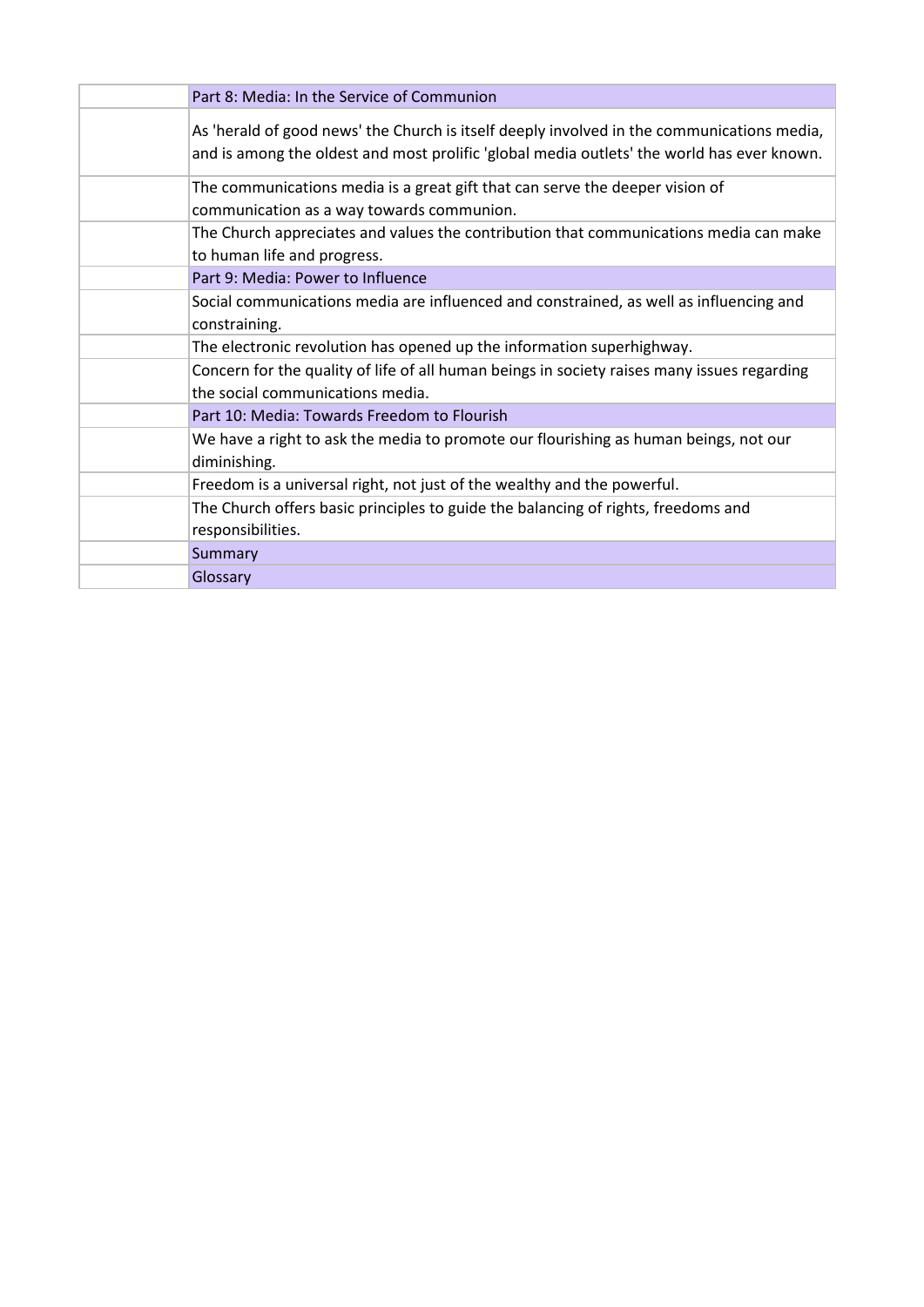| <b>Unit 43</b> | <b>Australian Aboriginal Beliefs and Spirituality - The Dreaming (SOR)</b>                |
|----------------|-------------------------------------------------------------------------------------------|
|                | Part 1: Overview                                                                          |
|                | Part 2: The Dreaming                                                                      |
|                | The Dreaming is an ever-present reality which describes the formation of the world and    |
|                | everything in it.                                                                         |
|                | There are many Aboriginal deities; some are regarded as supreme creator beings, others    |
|                | are regarded as ancestral beings.                                                         |
|                | Dreaming mythologies of the many different Aboriginal tribes are variations on a common   |
|                | theme.                                                                                    |
|                | Part 3: Sacred Stories                                                                    |
|                | Aboriginal sacred stories of the Dreaming often explained the origin of the universe and  |
|                | everything in it - they formed the framework by which Aboriginal people made sense of the |
|                | world.                                                                                    |
|                | Aboriginal people never used a written language to pass on Dreaming stories - individuals |
|                | 'owned' myths according to their totems, and it was their responsibility to see that the  |
|                | stories were kept alive and passed on to the proper persons.                              |
|                |                                                                                           |
|                | Aboriginal sacred stories exhibit a common theme as well as variations.                   |
|                | Rainbow Serpent                                                                           |
|                | Baiame and the Rainbow Snake                                                              |
|                | The Father of All Spirits and the Sun Mother                                              |
|                | Variations                                                                                |
|                | The First Sunrise                                                                         |
|                | How the Sun Came To Be                                                                    |
|                | How the Sun Was Made                                                                      |
|                | How the Moon Came To Be                                                                   |
|                | Lyrebird the Mimic                                                                        |
|                | <b>Baiame and Creation</b>                                                                |
|                | Part 4: Sacred Sites - Reminder of the Dreaming                                           |
|                | Australia's Aboriginal and Torres Strait Islander people believe their sacred sites were  |
|                | created and shaped into their particular forms during the Dreaming and demonstrate        |
|                | imprints and physical proof of the actions of ancestral beings.                           |
|                | Sacred sites are places for ritual and ceremony.                                          |
|                | Aboriginal people believe that the power of ancestral spirits is present at these sites,  |
|                | making them forever sacred.                                                               |
|                | The Three Sisters                                                                         |
|                | Uluru                                                                                     |
|                | Kata Tjuta                                                                                |
|                | Nambung and Kakadu National Parks                                                         |
|                | Dreaming Tracks and Bora Grounds                                                          |
|                | <b>Burial Sites</b>                                                                       |
|                | Part 5: Symbols and Art - Expressions of the Dreaming                                     |
|                | Symbols and artworks played a central role in communication, and Aboriginal and Torres    |
|                | Strait Islander people employed a system of symbols that was at once simple and           |
|                | sophisticated.                                                                            |
|                |                                                                                           |
|                | Traditional art usually depicted the Aboriginal bond with the land and the activities of  |
|                | ancestral beings, as well as religious beliefs and sacred stories from the Dreaming.      |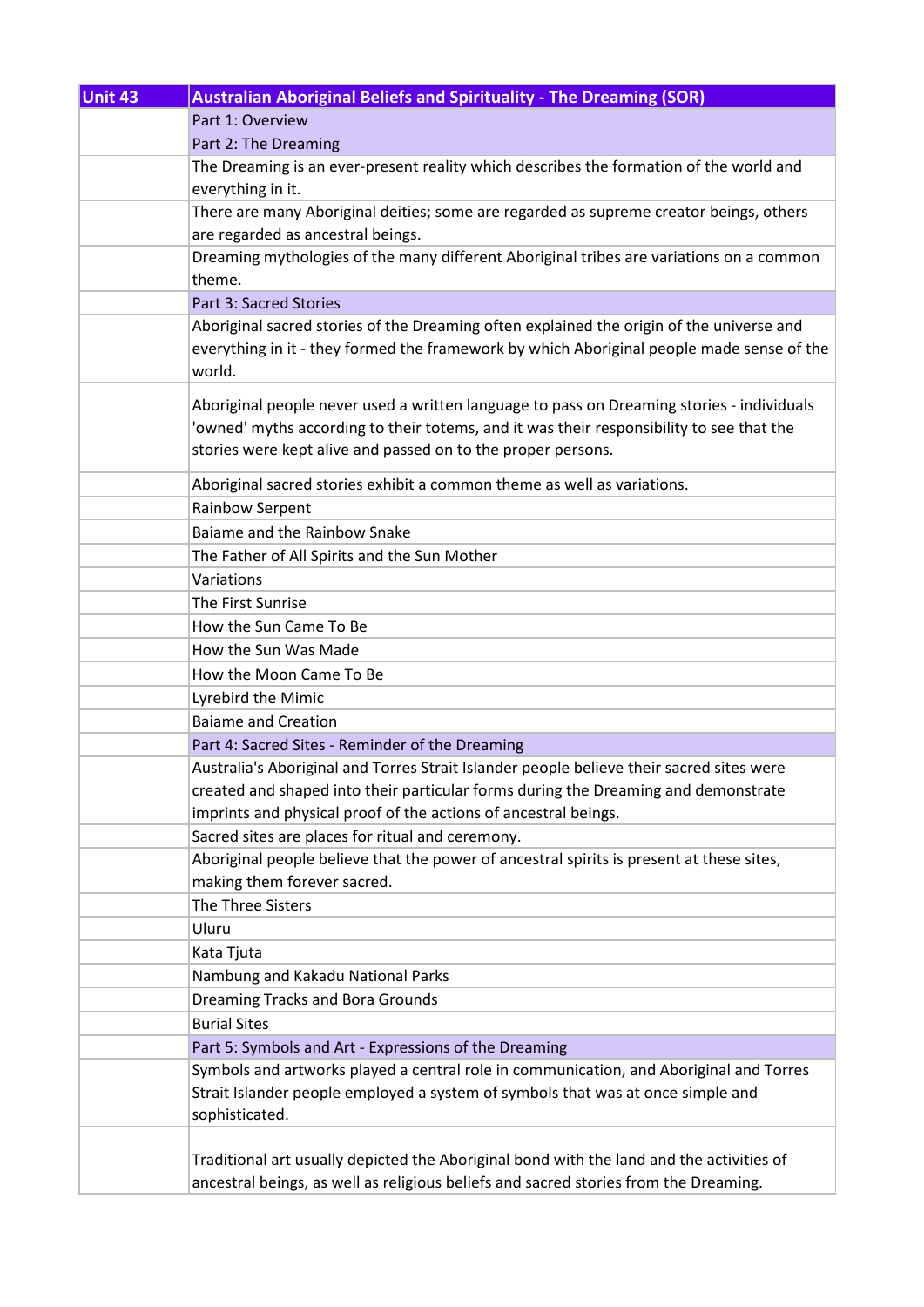| Australia's indigenous people were creative in terms of finding and using appropriate media                                         |
|-------------------------------------------------------------------------------------------------------------------------------------|
| and readily available pigments.                                                                                                     |
| Part 6: Connection of the Dreaming, the Land and Identity                                                                           |
| To understand the connection of the Dreaming, the land and identity of Aboriginal people,                                           |
| it is necessary to examine how creation came into being and how it is sustained from an                                             |
| anthropological point of view.                                                                                                      |
|                                                                                                                                     |
| The land and all creation is an embodiment of the living presence of ancestral beings.                                              |
| Birthplace, ancestor beings, totems, biological heritage and kinship connect Aboriginal                                             |
| people to the Dreaming and give rise to personal and social identity.                                                               |
| Traditional Aboriginal people's connection to the land through the Dreaming has a                                                   |
| profound influence on their understanding of themselves and the land.                                                               |
| Part 7: Importance of the Dreaming in the Lives of Aboriginal People                                                                |
| The Dreaming is at the heart of Aboriginal beliefs and spirituality and provides answers to<br>questions of existence.              |
| Sacred sites, symbols and art provide Aboriginal people with connections to spiritual well-<br>being.                               |
| The Dreaming provides Aboriginal people with a source of identity and belonging, as well as                                         |
| explaining why things are the way they are - status quo.                                                                            |
| Part 8: Kinship - Living the Dreaming                                                                                               |
| Kinship is the single most important means of organising and regulating social and spiritual                                        |
| relationships.                                                                                                                      |
| The classificatory system provides a simple and transparent framework for enforcing rules                                           |
| and regulations.                                                                                                                    |
| The highest kinship level is that of the tribe or nation, followed by totemic groups, clans and                                     |
| moieties.                                                                                                                           |
| Specific rules relating to marriage vary from tribe to tribe, but commonly revolve around                                           |
| subdivisions within the tribe known as sections or skin-names.                                                                      |
| Part 9: Ceremonies - Remembering the Dreaming                                                                                       |
| Ceremonies occupy an important place in Aboriginal life by providing access to the spiritual                                        |
| world and perpetuating the Dreaming.<br>Many types of rituals continue to be used in traditional Aboriginal language groups and are |
| usually associated with birth, coming of age, death, and fertility.                                                                 |
| Sacred objects, songs, music and dance connect traditional Aboriginal people to the                                                 |
| Dreaming.                                                                                                                           |
| Part 10: Obligations to Land and People - Honouring the Dreaming                                                                    |
| The Dreaming proposes that all human beings, as well as the land and all it sustains, were                                          |
| created by ancestral beings during the time of creation.                                                                            |
| Each person is a custodian of the land and all it sustains, and is responsible for renewing                                         |
| flora and fauna according to customary laws.                                                                                        |
| The principle of reciprocity is the fundamental principle governing one's obligations to                                            |
| other people within Aboriginal society and applies to the exchange of goods, services,                                              |
| favours and obligations.                                                                                                            |
| Part 11: Effects of Dispossession on Aboriginal Spirituality                                                                        |
| The separation of Aboriginal people from their land, systematic disintegration of the kinship                                       |
| system, and forced removal of Aboriginal children from their families, have had profound                                            |
| and devastating effects on Aboriginal spirituality.                                                                                 |
| Aboriginal people are connected to the land both geographically and spiritually and                                                 |
| dispossession is akin to the destruction of their spirituality - the very means by which they                                       |
| achieve social cohesion and meaning in life.                                                                                        |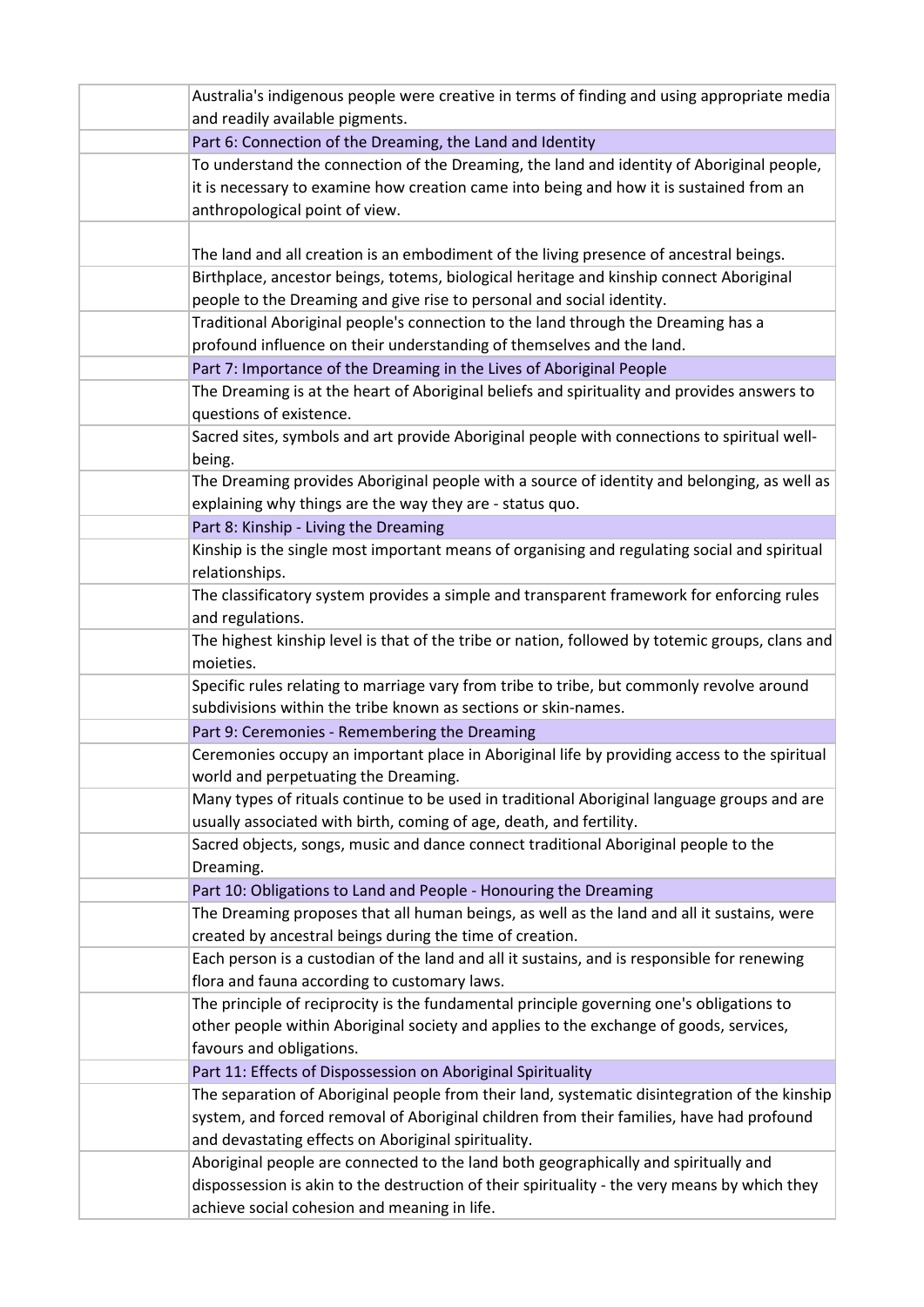| Loss of identity, heritage, traditions and rituals have separated Aboriginal people from the<br>Dreaming and heart of their spirituality and forced them to search for a new place in a<br>foreign culture, where many are no longer able to draw on their rich spiritual heritage to<br>provide the stability and social cohesion needed to cope with rapid and constant change. |
|-----------------------------------------------------------------------------------------------------------------------------------------------------------------------------------------------------------------------------------------------------------------------------------------------------------------------------------------------------------------------------------|
| Part 12: Land Rights - Reclaiming the Dreaming                                                                                                                                                                                                                                                                                                                                    |
| In Australia, the land rights movement is the struggle to reclaim the lands and Dreaming                                                                                                                                                                                                                                                                                          |
| from which Aboriginal people have been dispossessed, making the movement both political                                                                                                                                                                                                                                                                                           |
| and spiritual.                                                                                                                                                                                                                                                                                                                                                                    |
| Aspects of native title have been addressed legally by the Mabo Case, Native Title Act 1993,                                                                                                                                                                                                                                                                                      |
| Wik decision and the 2019 High Court Compensation Decision.                                                                                                                                                                                                                                                                                                                       |
| Considerable work remains in reclaiming Aboriginal land and sovereignty and until then the                                                                                                                                                                                                                                                                                        |
| Dreaming can never fully be reclaimed.                                                                                                                                                                                                                                                                                                                                            |
| Summary                                                                                                                                                                                                                                                                                                                                                                           |
| Glossary                                                                                                                                                                                                                                                                                                                                                                          |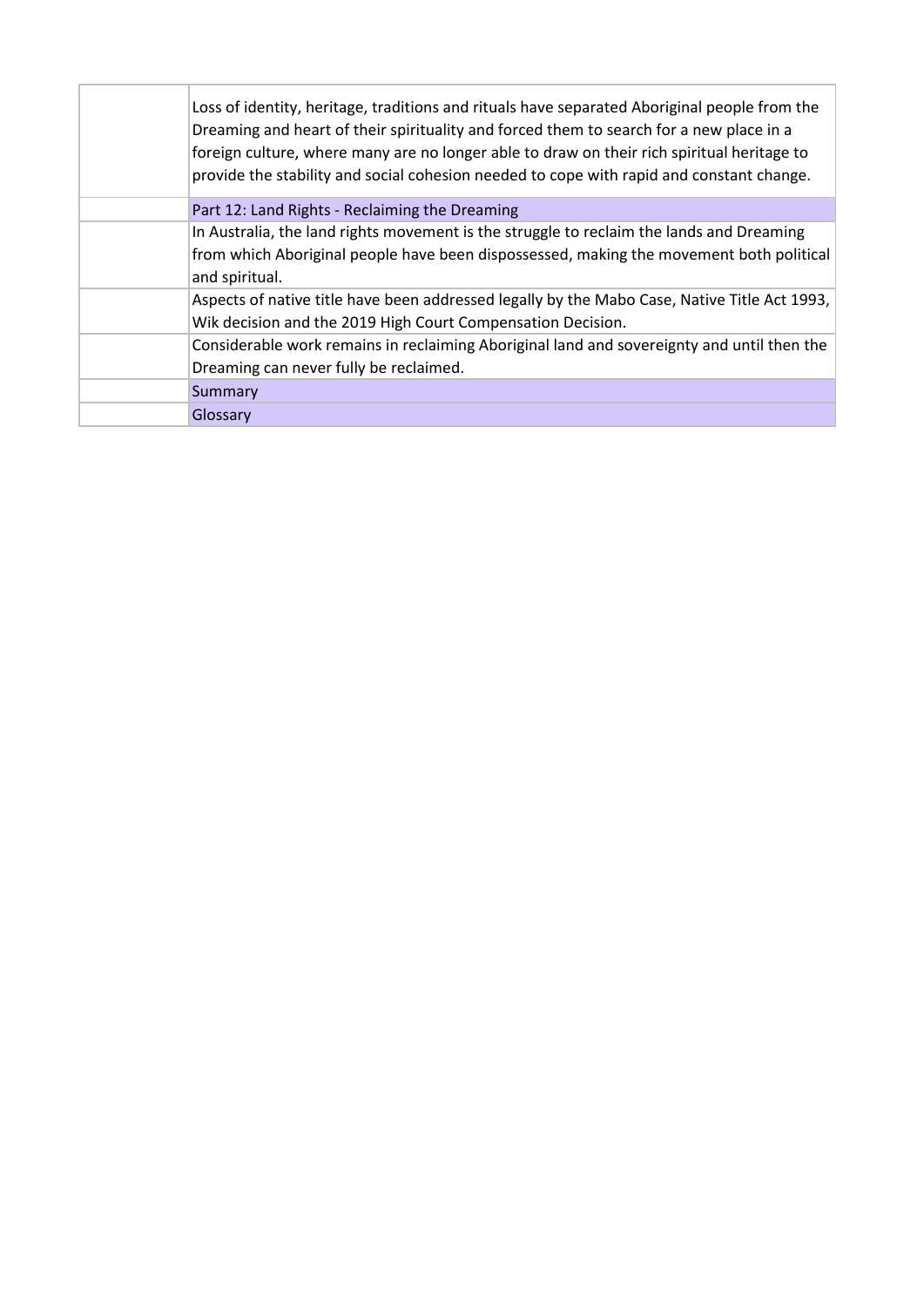| Unit 44 | Religious Expressions in Australia - 1945 to the Present (SOR)                                                                                                     |
|---------|--------------------------------------------------------------------------------------------------------------------------------------------------------------------|
|         | Part 1: Overview                                                                                                                                                   |
|         | Part 2: Rise of Religious Diversity                                                                                                                                |
|         | As a result of the White Australia Policy, Australia was predominantly an Anglo-Celtic                                                                             |
|         | society by the end of World War II.                                                                                                                                |
|         | By the turn of the twentieth century, Australia had a rich diversity of religious traditions and                                                                   |
|         | Christian denominations.                                                                                                                                           |
|         | Census figures from 1947 to 1996 indicate an overall decrease in the number of people                                                                              |
|         | professing to be Christian and an overall increase in the number of people reporting no                                                                            |
|         | religion.                                                                                                                                                          |
|         | Part 3: From Religious Diversity to Multi-Faith Society                                                                                                            |
|         | Since World War II, religious diversity in Australia has widened to include a range of                                                                             |
|         | Christian denominations and all major religious traditions.                                                                                                        |
|         | Multi-faith Australia presents challenges to social cohesiveness as people of diverse                                                                              |
|         | religious backgrounds have to live together in peace.                                                                                                              |
|         | A constructive way of meeting these challenges is to recognise and affirm what we have in                                                                          |
|         | common and respect differences or particularities.                                                                                                                 |
|         | Part 4: Factors Contributing to the Present Religious Landscape in Australia                                                                                       |
|         |                                                                                                                                                                    |
|         | Australia's link to Christian Britain and its development as a British colony laid the                                                                             |
|         | foundations for Christianity developing as the major religious tradition in this country.                                                                          |
|         | Net overseas migration has had a significant impact on religious affiliation, particularly since                                                                   |
|         | 2008 when the rate of growth due to net overseas migration exceeded the growth rate due                                                                            |
|         | to natural increase.                                                                                                                                               |
|         |                                                                                                                                                                    |
|         | Denominational switching reflects the relatively low priority switchers place on                                                                                   |
|         | denominational loyalty and their preparedness to leave and join other Protestant churches                                                                          |
|         | if or when they become unhappy with their experience of church.                                                                                                    |
|         | Part 5: New Age Religions and Secularism in Australia's Religious Landscape<br>New Age religions are a combination of ideologies, theologies and philosophies that |
|         | embrace universal tolerance and moral relativism.                                                                                                                  |
|         | New Age religions are a product of the late 1960s and 1970s and have provided a spiritual                                                                          |
|         | response to the increasing level of secularism.                                                                                                                    |
|         | The rise of secularism is reflected in the increasing proportion of people claiming to have no                                                                     |
|         | religion.                                                                                                                                                          |
|         | Part 6: Interfaith Dialogue in Multi-Faith Australia                                                                                                               |
|         |                                                                                                                                                                    |
|         | Because religions are embedded in cultures, Australia's religious leaders face the urgent                                                                          |
|         | and important task of establishing positive relationships among all religions, so that                                                                             |
|         | multicultural Australia remains a peaceful and harmonious society.                                                                                                 |
|         | Interfaith dialogue spread with Nostra Aetate's recognition of the Spirit of God at work in                                                                        |
|         | other religious traditions.                                                                                                                                        |
|         | Australia's interfaith organisations work to achieve religious and ethnic harmony at various                                                                       |
|         | levels of interfaith dialogue with goodwill and commitment and an attitude of genuine                                                                              |
|         | openness.                                                                                                                                                          |
|         | Part 7: Ecumenical Movements within Christianity                                                                                                                   |
|         | The National Council of Churches in Australia (NCCA) was established to look for ways in                                                                           |
|         | which Christian churches could both express their unity in Christ and proclaim the Gospel                                                                          |
|         | within the contemporary Australian context.                                                                                                                        |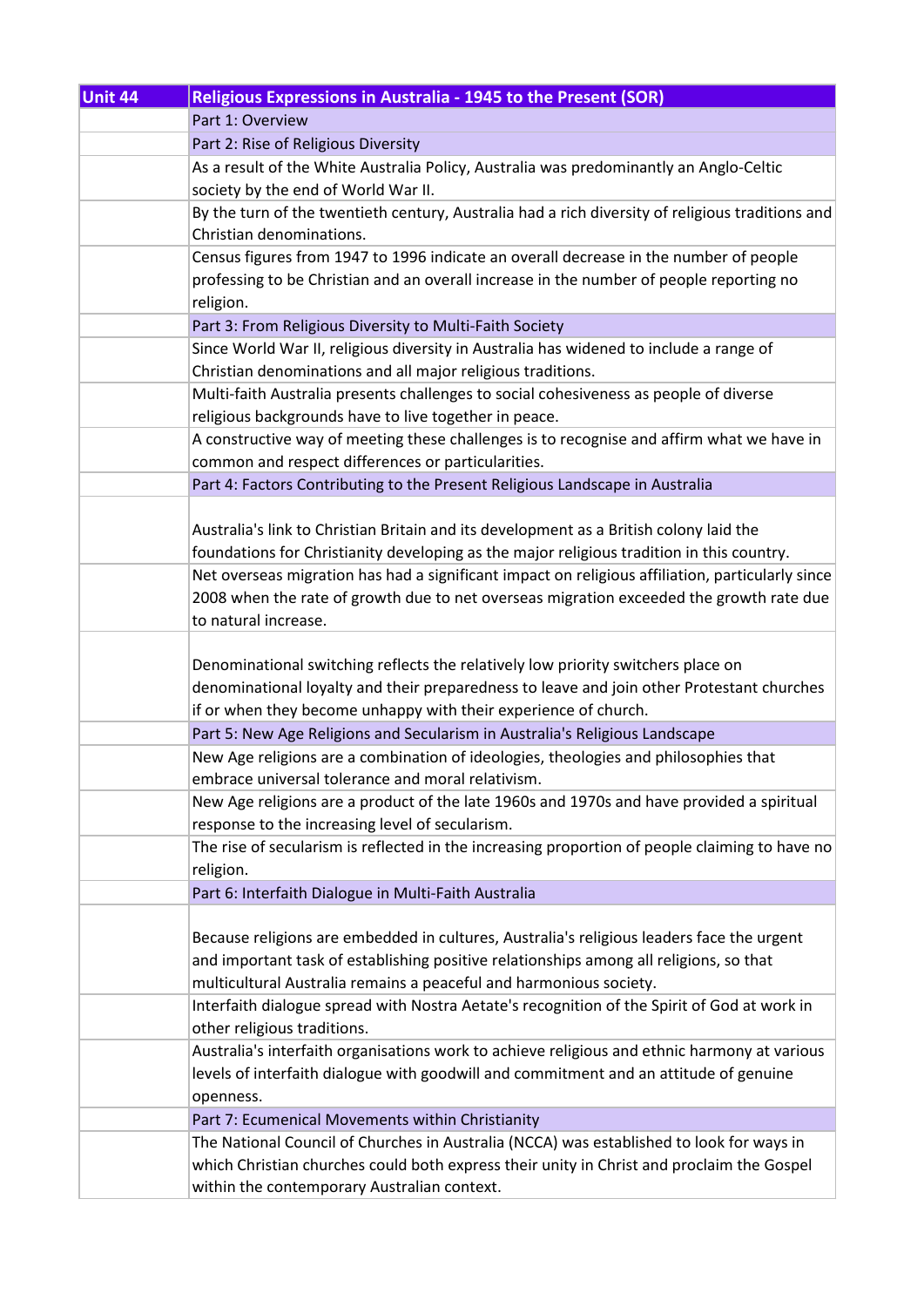| The New South Wales Ecumenical Council (NSWEC) was established to assist Christian<br>churches to fulfil their common mission.             |
|--------------------------------------------------------------------------------------------------------------------------------------------|
| Part 8: Aboriginal Spiritualities and Religious Traditions in a Reconciliation Process                                                     |
| Australia's Christian leaders need to resolve a number of issues in order for the churches to<br>be reconciled with the Aboriginal people. |
| Christian churches are actively involved in promoting Aboriginal reconciliation, both at an<br>individual and an ecumenical level.         |
| Of the other religious traditions, the Jewish community has arguably played the most<br>prominent role in Aboriginal reconciliation.       |
| Summary                                                                                                                                    |
| Glossary                                                                                                                                   |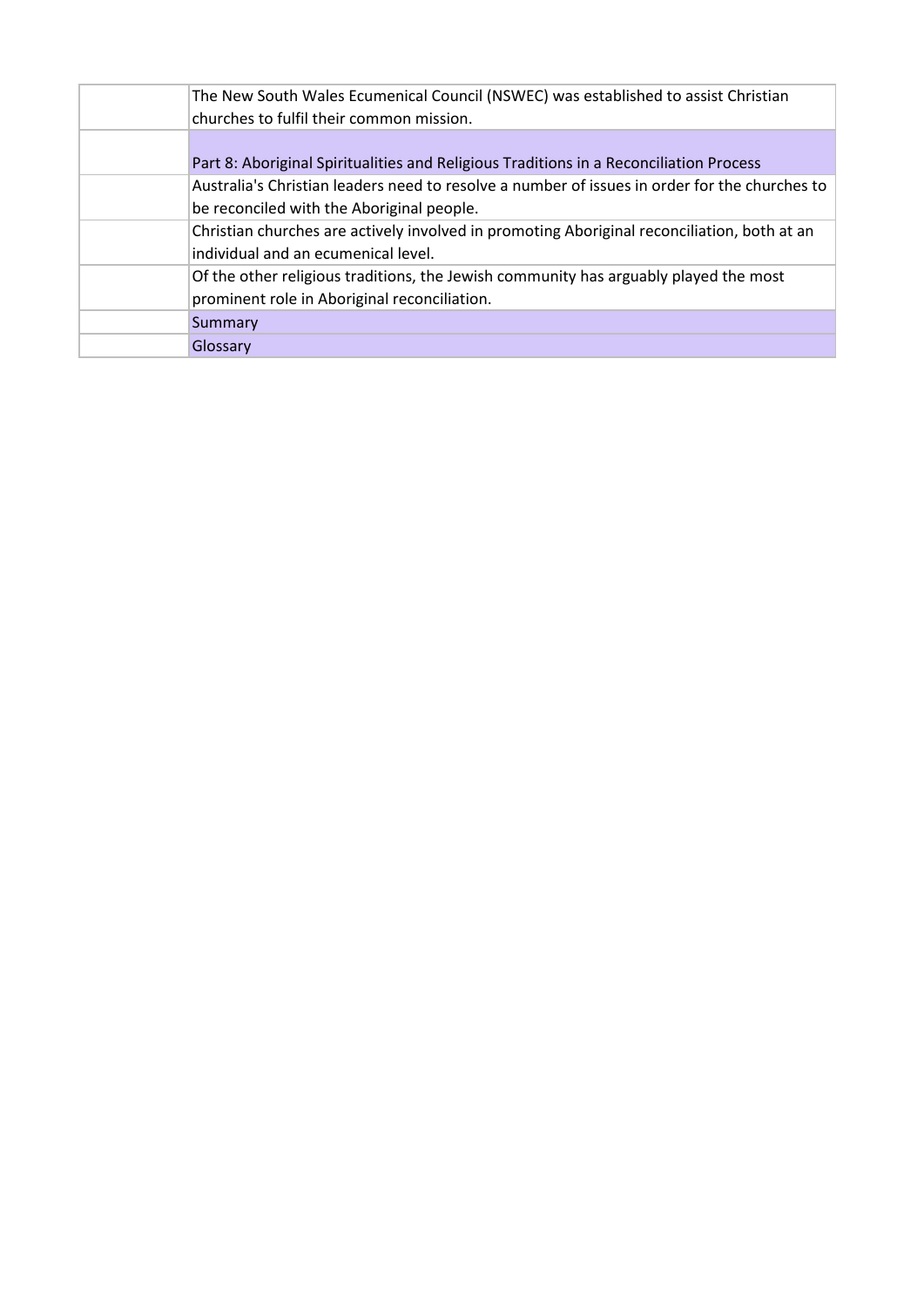| Unit 45 | <b>Religious Traditions Depth Studies - Christianity (SOR)</b>                                 |
|---------|------------------------------------------------------------------------------------------------|
|         | Part 1: Overview                                                                               |
|         | Significant people and schools of thought have contributed to the development and              |
|         | expression of Christianity.                                                                    |
|         | Part 2: Significant People - Paul of Tarsus                                                    |
|         | Part 3: Significant People - Augustine of Hippo                                                |
|         | Part 4: Significant People - Hildegard of Bingen                                               |
|         | Part 5: Significant People - Thomas Aquinas                                                    |
|         | Part 6: Significant People - Martin Luther                                                     |
|         | Part 7: Significant People - Catherine Booth                                                   |
|         | Part 8: Significant People - Saint Pope John XXIII                                             |
|         | Part 9: Significant Schools of Thought                                                         |
|         | Liberation Theology                                                                            |
|         | Part 10: Ethical Issues in Christianity - Bioethics                                            |
|         | Christian ethical teachings on bioethics are based on four core beliefs concerning the         |
|         | sacredness of human life.                                                                      |
|         | From the core beliefs, come a number of bioethical principles to which all mainstream          |
|         | denominations subscribe.                                                                       |
|         | Application of bioethical principles to specific situations is governed by a set of bioethical |
|         | rules.                                                                                         |
|         | These rules vary among the Christian denominations.                                            |
|         | Part 11: Ethical Issues in Christianity - Environmental Ethics                                 |
|         | Environmental ethics is a recent development within Christianity and other religious           |
|         | traditions - it is a sign of our times.                                                        |
|         | Christian environmental ethics is based on certain fundamental beliefs about God, the          |
|         | human person and creation.                                                                     |
|         | Principles stemming from these beliefs determine a Christian approach to the environment.      |
|         | Part 12: Ethical Issues in Christianity - Sexual Ethics                                        |
|         | The Scriptures are an authoritative source for Christian sexual ethics with some               |
|         | denominations also sourcing natural law and Church Tradition.                                  |
|         | A description and explanation of Christian sexual ethics needs to include beliefs,             |
|         | commandments and principles.                                                                   |
|         | Particular Christian responses to sexual issues vary, but all are based on the dignity of each |
|         | person and the sacredness of life.                                                             |
|         | Part 13: Significant Christian Practices - Baptism                                             |
|         | Baptism is a significant Christian practice by which a person is welcomed into the Christian   |
|         | community by means of a sacrament or a symbolic ceremony.                                      |
|         | Christian beliefs are expressed through the actions, words spoken and symbols of the           |
|         | baptismal ceremony.                                                                            |
|         | Baptism is significant for individual Christians by uniting them to Christ and his Church, and |
|         | for the Christian Community by promoting its beliefs and mission.                              |
|         | Part 14: Significant Christian Practices - Marriage Ceremony                                   |
|         | A description of the Christian marriage ceremony as a significant practice in Christianity     |
|         | includes time, place, participants, ritual structure and the particular rites of the churches. |
|         | The Christian marriage ceremony expresses Christian beliefs through the words and              |
|         | symbolic actions used.                                                                         |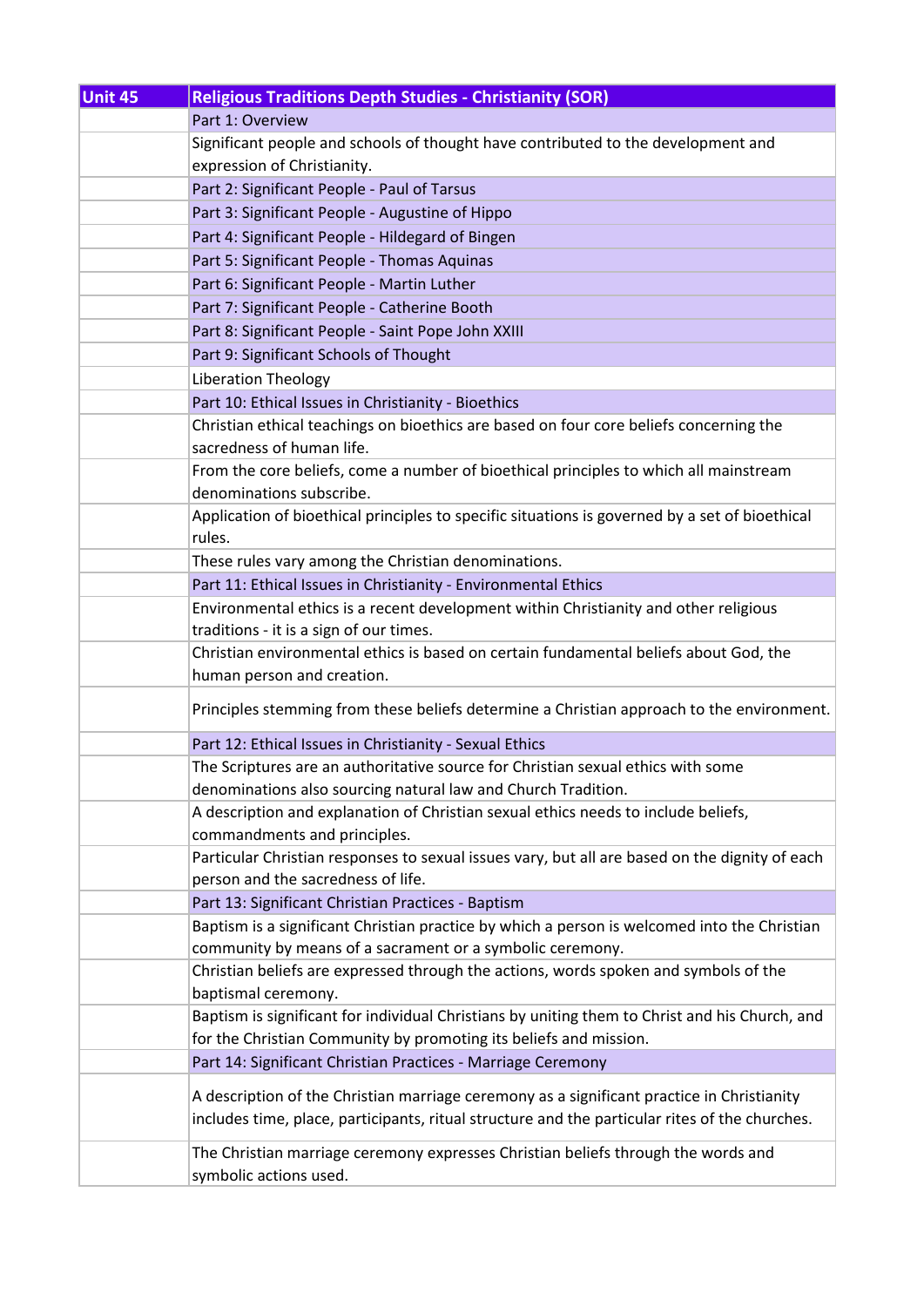| Significance of the Christian marriage ceremony for the individual involves all aspects of a<br>life-long commitment to another person that are life-giving, love-giving and self-giving.                                                                                          |
|------------------------------------------------------------------------------------------------------------------------------------------------------------------------------------------------------------------------------------------------------------------------------------|
| The Christian marriage ceremony is significant for the Christian community in that it<br>initiates the couple into the rights, responsibilities and privileges of the Christian<br>community.                                                                                      |
| Part 15: Significant Christian Practices - Saturday / Sunday Worship                                                                                                                                                                                                               |
| Christian Saturday / Sunday worship has its origins in the Jewish Sabbath; it is Christian<br>public worship and celebrates Christianity's foundational belief that Christ is risen and will<br>come again.                                                                        |
| Christian Saturday / Sunday worship, apart from Quakerism and the Salvation Army, is<br>usually in the form of a memorial of the Last Supper, a Christian ritual during which the<br>Scriptures are read and bread is broken and shared, and which varies across<br>denominations. |
| Saturday / Sunday worship expresses Christian beliefs by:                                                                                                                                                                                                                          |
| marking the day of Christ's resurrection                                                                                                                                                                                                                                           |
| looking forward to our own resurrection and promise of eternal life with God                                                                                                                                                                                                       |
| always proclaiming the Gospel                                                                                                                                                                                                                                                      |
| professing creeds                                                                                                                                                                                                                                                                  |
| carrying out Jesus' command to 'do this in memory of me'                                                                                                                                                                                                                           |
| Saturday / Sunday worship has significance for the individual and the Christian community<br>by providing opportunities for both experiencing a personal relationship with Christ and the<br>public proclamation of the Gospel.                                                    |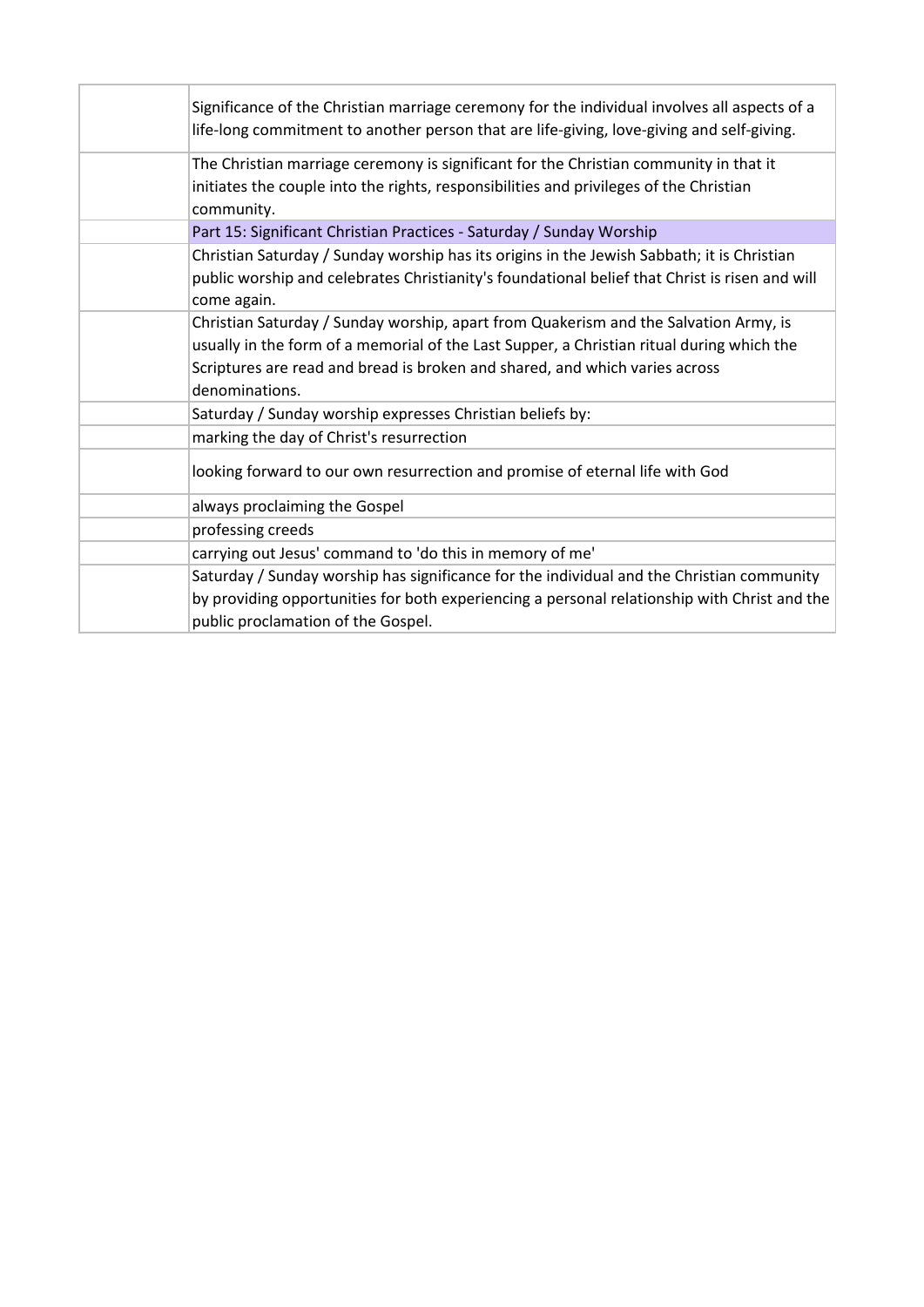| Unit 46 | <b>Religious Traditions Depth Studies - Islam (SOR)</b>                                                                                                                                |
|---------|----------------------------------------------------------------------------------------------------------------------------------------------------------------------------------------|
|         | Part 1: Overview                                                                                                                                                                       |
|         | Significant people and schools of thought have contributed to the development and                                                                                                      |
|         | expression of Islam. Most have had a positive effect on the development and expression of                                                                                              |
|         | Islam, though some continue to be detrimental.                                                                                                                                         |
|         | Part 2: Introduction and Significant People - Ahl al-Bayt                                                                                                                              |
|         | Khadijah Bint Khuwaylid                                                                                                                                                                |
|         | Fatima Al Zahra                                                                                                                                                                        |
|         | A'isha Bint Abu Bakr                                                                                                                                                                   |
|         | Part 3: Significant People                                                                                                                                                             |
|         | Umayyad, Abbasid and Rival Caliphates                                                                                                                                                  |
|         | Imam Abu Hanifa                                                                                                                                                                        |
|         | Imam Malik                                                                                                                                                                             |
|         | Imam Al-Shafi                                                                                                                                                                          |
|         | Rabi'a al-Adawiyya                                                                                                                                                                     |
|         | Abu ali Hussein Ibn Sina                                                                                                                                                               |
|         | Al-Ghazali                                                                                                                                                                             |
|         | Part 4: Modern Extremist Islamic Thinkers                                                                                                                                              |
|         | Sayyid Maududi                                                                                                                                                                         |
|         | Sayyid Qutb                                                                                                                                                                            |
|         | Part 5: Significant Schools of Thought                                                                                                                                                 |
|         | Mut'tazila School of Theology                                                                                                                                                          |
|         | Ash'ari School of Theology                                                                                                                                                             |
|         | Part 6: Ethical Issues in Islam - Bioethics                                                                                                                                            |
|         | Islamic rulings on bioethical issues are derived from the interaction of Islamic religious law,                                                                                        |
|         | bioethical and theological principles.                                                                                                                                                 |
|         | Part 7: Ethical Issues in Islam - Environmental Ethics                                                                                                                                 |
|         | Islamic rulings on environmental issues are derived from the interaction of Islamic religious                                                                                          |
|         | law, ethical, environmental and theological principles.                                                                                                                                |
|         | Part 8: Ethical Issues in Islam - Sexual Ethics                                                                                                                                        |
|         | Islamic rulings on sexual issues are derived from the interaction of Islamic religious law,                                                                                            |
|         | sexual ethics and theological principles.                                                                                                                                              |
|         | Part 9: Significant Islamic Practices - Funeral Ceremony                                                                                                                               |
|         | Rituals of Islamic funeral ceremonies follow Islamic religious law to express faith in God's<br>forgiveness and mercy, as well as belief in the resurrection of the body on the Day of |
|         | Judgment.                                                                                                                                                                              |
|         | Part 10: Significant Islamic Practices - Hajj                                                                                                                                          |
|         | The pilgrimage to Mecca, the fifth pillar of Islam, is of historical and religious significance for                                                                                    |
|         | Muslims throughout the world.                                                                                                                                                          |
|         | Rituals associated with the hajj unite all Muslims around the core beliefs of Islam.                                                                                                   |
|         | Part 11: Significant Islamic Practices - Jumuah - Friday Prayer                                                                                                                        |
|         | Prayer, the second pillar of Islam, culminates with Jumuah, the Friday congregational prayer                                                                                           |
|         | service.                                                                                                                                                                               |
|         | The structure of Friday prayer and the practices involved express the beliefs of Islam for the                                                                                         |
|         | individual and for the Muslim community.                                                                                                                                               |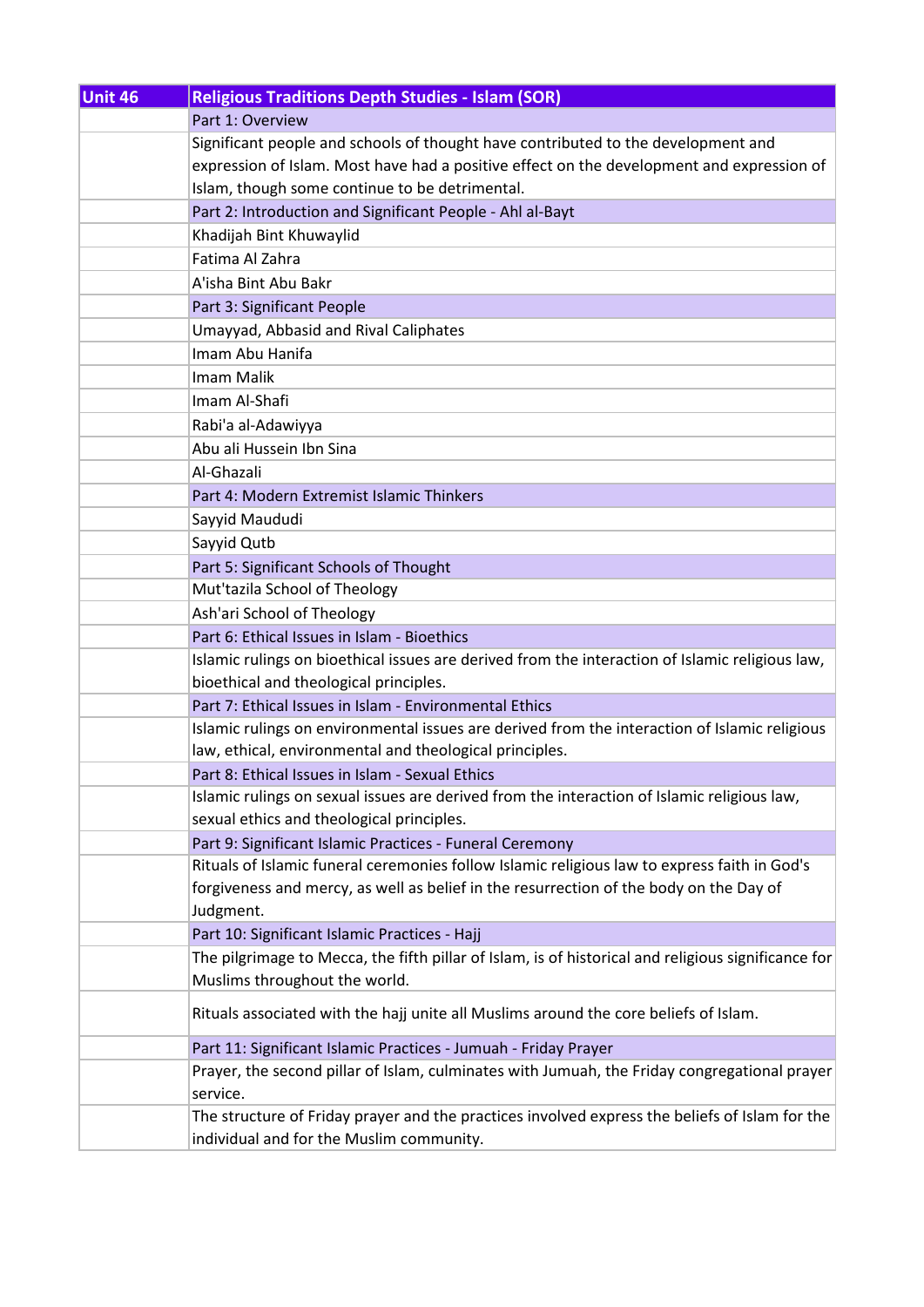| Unit 47 | <b>Religious Traditions Depth Studies - Judaism (SOR)</b>                                       |
|---------|-------------------------------------------------------------------------------------------------|
|         | Part 1: Overview                                                                                |
|         | Significant people and schools of thought that have contributed to the development and          |
|         | expression of Judaism. The impact of these people and schools of thought has influenced         |
|         | the development and expression of Judaism at particular times in history and in specific        |
|         | ways.                                                                                           |
|         | Part 2: Significant People - The Prophet Isaiah                                                 |
|         | Part 3: Significant People - Rabbi Hillel                                                       |
|         | Part 4: Significant People - Rabbi Solomon Isaac                                                |
|         | Part 5: Significant People - Rabbi Moses Ben Maimonides                                         |
|         | Part 6: Significant People - Rabbi Abraham Geiger                                               |
|         | Part 7: Significant Schools of Thought                                                          |
|         | Kabbalah                                                                                        |
|         | Hasidism                                                                                        |
|         | Jewish Feminism                                                                                 |
|         | Part 8: Ethical Issues in Judaism - Bioethics                                                   |
|         | Common sources of Jewish bioethics are the TaNak, Talmud and Responsa and differences           |
|         | in bioethical rulings arise from the levels of authority given by the variants to these sacred  |
|         | writings.                                                                                       |
|         | Four bioethical principles are derived from eleven core values.                                 |
|         | Specific bioethical issues include conception, abortion, in vitro fertilisation, contraception, |
|         | palliative care, suicide and euthanasia.                                                        |
|         | Part 9: Ethical Issues in Judaism - Environmental Ethics                                        |
|         | Environmental ethics is a recent development within major religious traditions and a sign of    |
|         | our times.                                                                                      |
|         | The environmental principles that emerge from Jewish sacred writings include God is the         |
|         | Creator; human beings are God's stewards; the law of Bal Tashhit and the imperative to          |
|         | work for the repair and restoration of the world, i.e. Tikkun Olam.                             |
|         |                                                                                                 |
|         | Ethics stemming from these principles determine a Jewish approach to the environment.           |
|         | Part 10: Ethical Issues in Judaism - Sexual Ethics                                              |
|         | Jewish sexual ethics is based on the Covenant relationship between God and the Jewish           |
|         | people, and is sourced from the Torah, Talmud and Responsa.                                     |
|         | Differences in ethical rulings occur when rabbis in the three variants assign varying levels of |
|         | authority to each body of sacred writings.                                                      |
|         | Principles informing Jewish sexual ethics are dignity of human beings; marriage as a divine     |
|         | institution, and sexual intercourse as a means of attaining holiness.                           |
|         | Specific issues in Jewish sexual ethics include marriage, niddah, contraception, fornication    |
|         | and adultery, and homosexual relationships.                                                     |
|         | Part 11: Significant Jewish Practices - Death and Mourning Services                             |
|         | Description of Jewish death and mourning practices comprises the:                               |
|         | concepts of death and mourning                                                                  |
|         | process of death and mourning                                                                   |
|         | practices before death, when death occurs and after death                                       |
|         | stages of mourning.                                                                             |
|         | Death and mourning practices, as expressions of Jewish beliefs, include beliefs about:          |
|         | life and death                                                                                  |
|         |                                                                                                 |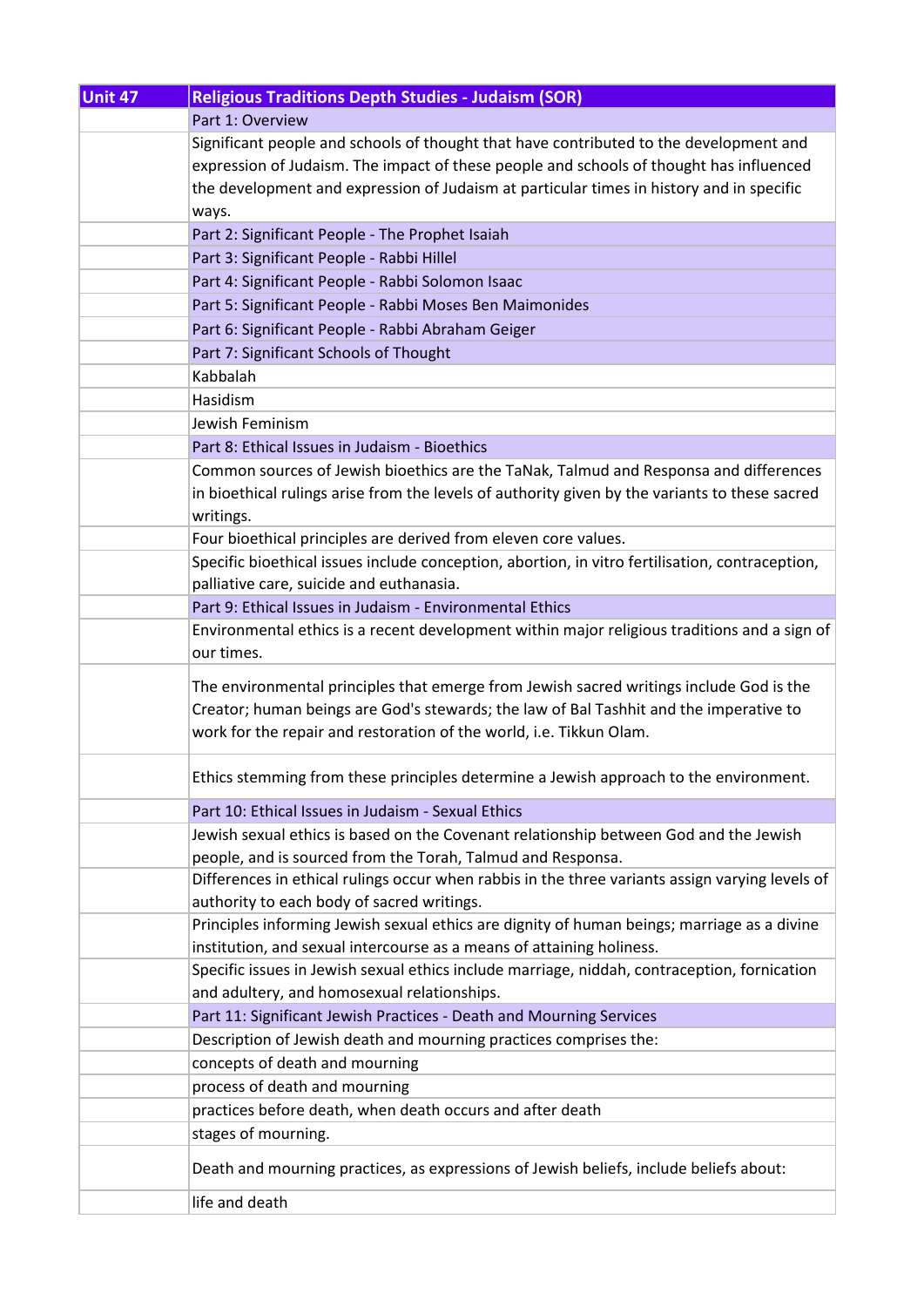| resurrection                                                                                                                                                                                                                                                                         |
|--------------------------------------------------------------------------------------------------------------------------------------------------------------------------------------------------------------------------------------------------------------------------------------|
| mourning.                                                                                                                                                                                                                                                                            |
| Death and mourning practices are significant for the Jewish individual:                                                                                                                                                                                                              |
| by presenting a religious view of death                                                                                                                                                                                                                                              |
| at the time of death                                                                                                                                                                                                                                                                 |
| who is a mourner.                                                                                                                                                                                                                                                                    |
| Death and mourning practices are significant for the Jewish community by:                                                                                                                                                                                                            |
| fulfilling commandments                                                                                                                                                                                                                                                              |
| being community based                                                                                                                                                                                                                                                                |
| perpetuating the tradition and strengthening the community                                                                                                                                                                                                                           |
| being an experience of identity and a connection to history.                                                                                                                                                                                                                         |
| Part 12: Significant Jewish Practices - Marriage Ceremony                                                                                                                                                                                                                            |
| Marriage is significant for the individual by providing him or her with completeness and<br>wholeness, as well as providing specific roles for husband and wife. Marriage is significant<br>for the Jewish community as the means of preserving its religious and cultural heritage. |
| Part 13: Significant Jewish Practices - Synagogue Services                                                                                                                                                                                                                           |
| Description of synagogue services in Judaism comprises of:                                                                                                                                                                                                                           |
| the concept of the synagogue                                                                                                                                                                                                                                                         |
| the process of synagogue services                                                                                                                                                                                                                                                    |
| practices within the synagogue for:                                                                                                                                                                                                                                                  |
| daily services                                                                                                                                                                                                                                                                       |
| weekly Shabbat                                                                                                                                                                                                                                                                       |
| yearly holidays of Rosh Hashanah, Yom Kippur and Simkhat Torah.                                                                                                                                                                                                                      |
| Synagogue services express Jewish beliefs that God is:                                                                                                                                                                                                                               |
| One                                                                                                                                                                                                                                                                                  |
| One Who Reveals                                                                                                                                                                                                                                                                      |
| One Who Creates                                                                                                                                                                                                                                                                      |
| One Who Redeems.                                                                                                                                                                                                                                                                     |
| Synagogue services are significant for the individual in the ways he or she responds to:                                                                                                                                                                                             |
| fulfilling the commandments                                                                                                                                                                                                                                                          |
| being involved in public worship                                                                                                                                                                                                                                                     |
| the opportunities to reflect on participation in the Tradition of Judaism                                                                                                                                                                                                            |
| identifying with the community's particular heritage                                                                                                                                                                                                                                 |
| the path to holiness                                                                                                                                                                                                                                                                 |
| opportunities to develop further an understanding of Jewish beliefs.                                                                                                                                                                                                                 |
| Synagogue services are significant for the Jewish community by allowing members to be<br>involved in:                                                                                                                                                                                |
| continuing and strengthening the religious tradition of Judaism                                                                                                                                                                                                                      |
| the public expression of their religious heritage                                                                                                                                                                                                                                    |
| the continuation and strengthening of the Jewish Tradition                                                                                                                                                                                                                           |
| defining the community's nature and purpose                                                                                                                                                                                                                                          |
| connections to the past, present and the future                                                                                                                                                                                                                                      |
| communal contact with the Divine                                                                                                                                                                                                                                                     |
| responding to society and culture.                                                                                                                                                                                                                                                   |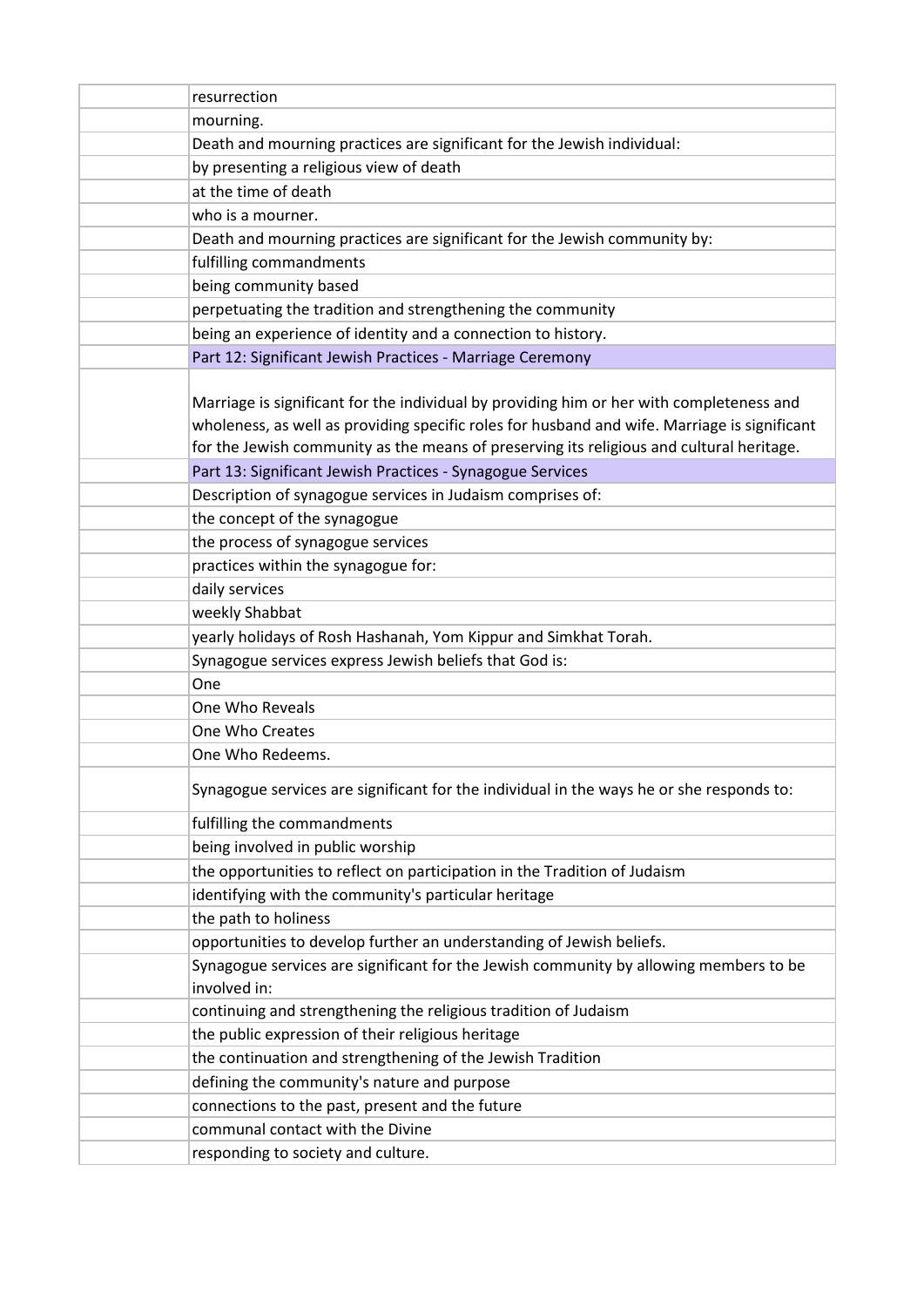| <b>Unit 48</b> | <b>Religion and Peace - Christianity (SOR)</b>                                                 |
|----------------|------------------------------------------------------------------------------------------------|
|                | Part 1: Overview                                                                               |
|                |                                                                                                |
|                | The topic, Religion and Peace, in the Understanding Faith Resource, focuses on the             |
|                | characteristic responses of two world religious traditions - Christianity and Judaism - to the |
|                | concept of peace. The topic is directed towards the syllabus requirements for the NSW          |
|                | Stage Six HSC Studies of Religion II. The syllabus states that TWO religious traditions are to |
|                | be selected for integrated study in each of the following areas:                               |
|                | expression of peace in the sacred texts of the tradition                                       |
|                | significant teachings about peace                                                              |
|                | the religious tradition's contributions to inner peace of the individual                       |
|                | the religious tradition's contributions to world peace.                                        |
|                | Part 2: Peace in the Christian Scripture                                                       |
|                |                                                                                                |
|                | The Christian understanding of peace is living in unity with God and with other people.        |
|                | Christian Understanding of Peace                                                               |
|                | The New Testament is the principal source of the belief and teachings about peace for          |
|                | Christian denominations.                                                                       |
|                | How Peace is Informed Through the New Testament                                                |
|                | Gospel of Luke                                                                                 |
|                | <b>Gospels of Mark and Matthew</b>                                                             |
|                | Gospel of John                                                                                 |
|                | Letters                                                                                        |
|                | The Christian teachings of peace are based on the message and mission of Jesus which           |
|                | includes forgiveness and a new life of love and peace.                                         |
|                | Principal Teachings in Christianity about Peace                                                |
|                | Peace in the Gospels                                                                           |
|                | The Challenges of Peace                                                                        |
|                | Peace in the Letters                                                                           |
|                |                                                                                                |
|                | Peace for Early Christians                                                                     |
|                | Part 3: Christianity and Peace throughout History                                              |
|                | Peace in the Middle Ages                                                                       |
|                | Peace During the Reformation                                                                   |
|                | Peace in the Modern World                                                                      |
|                | Part 4: How Christianity Guides the Individual to Achieve Inner Peace                          |
|                |                                                                                                |
|                | Christianity guides the individual to the inner peace of loving God by following the:          |
|                | First Precept - To 'Love the Lord Your God'                                                    |
|                | 1. Knowing God Through Jesus                                                                   |
|                | 2. Studying the Scriptures                                                                     |
|                | 3. Prayer                                                                                      |
|                | 4. Communal Worship                                                                            |
|                |                                                                                                |
|                | The inner peace from loving your neighbour as yourself is attained by following the:           |
|                | Second Precept - To 'Love Your Neighbour as Yourself'                                          |
|                | 1. Forgiving Yourself                                                                          |
|                | 2. Expressing Gratitude                                                                        |
|                | 3. Loving Your Neighbour as part of the kingdom of God.                                        |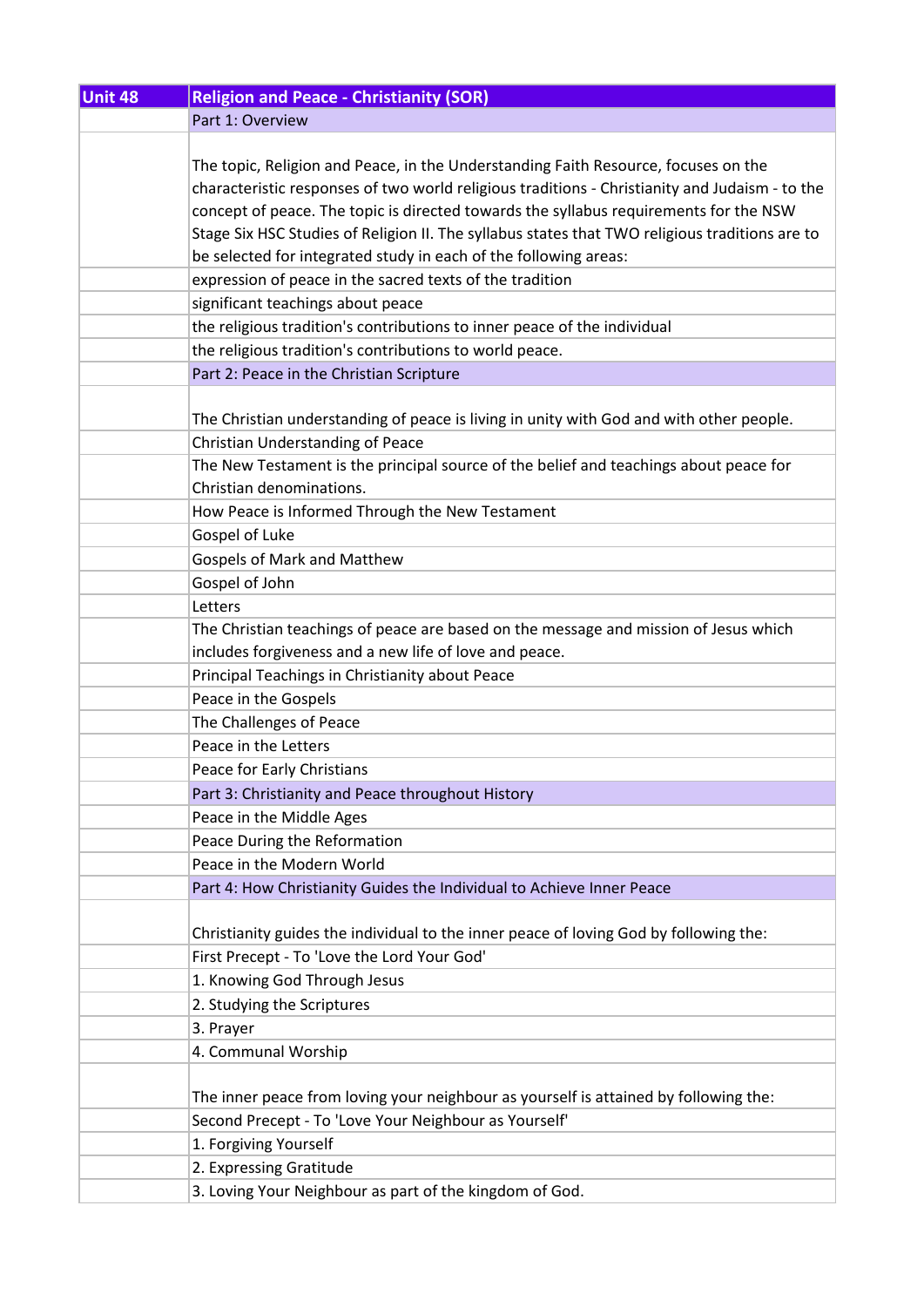| Part 5: How Christianity is Contributing to World Peace                          |
|----------------------------------------------------------------------------------|
| Christianity is contributing to world peace through:                             |
|                                                                                  |
| 1. Public Statements and the example of church leaders or church representatives |
| Catholic Church - Pope Francis                                                   |
| <b>Former Popes</b>                                                              |
| <b>Religious Society of Friends</b>                                              |
| The World Council of Churches                                                    |
| Uniting Church of Australia                                                      |
| Australian Catholic Bishops' Conference                                          |
| 2. Work of Organisations to Achieve World Peace                                  |
| Anglican Church and Catholic Church                                              |
| Columban Centre for Peace, Ecology and Justice                                   |
| Uniting Church and Seventh-Day Adventist Church                                  |
| Religious Society of Friends                                                     |
| <b>Mennonites and Orthodox Churches</b>                                          |
| <b>World Council of Churches</b>                                                 |
| National Council of Churches of Australia, Act for Peace and ACT Alliance        |
| Network of Christian Peace Organisations                                         |
| Part 6: Individuals Who Contribute to World Peace                                |
| Pope Francis                                                                     |
| Saint John Paul II                                                               |
| Dorothy Day                                                                      |
| Nelson Mandela                                                                   |
| Part 7: Celebrations and Special Days to Commemorate World Peace                 |
| World Day of Peace                                                               |
| World Day of Prayer for Peace                                                    |
| International Day of Prayer for Peace                                            |
| Global Day of Prayer                                                             |
| Day of Prayer For the Peace of Jerusalem                                         |
| World Day of Prayer                                                              |
| Glossary                                                                         |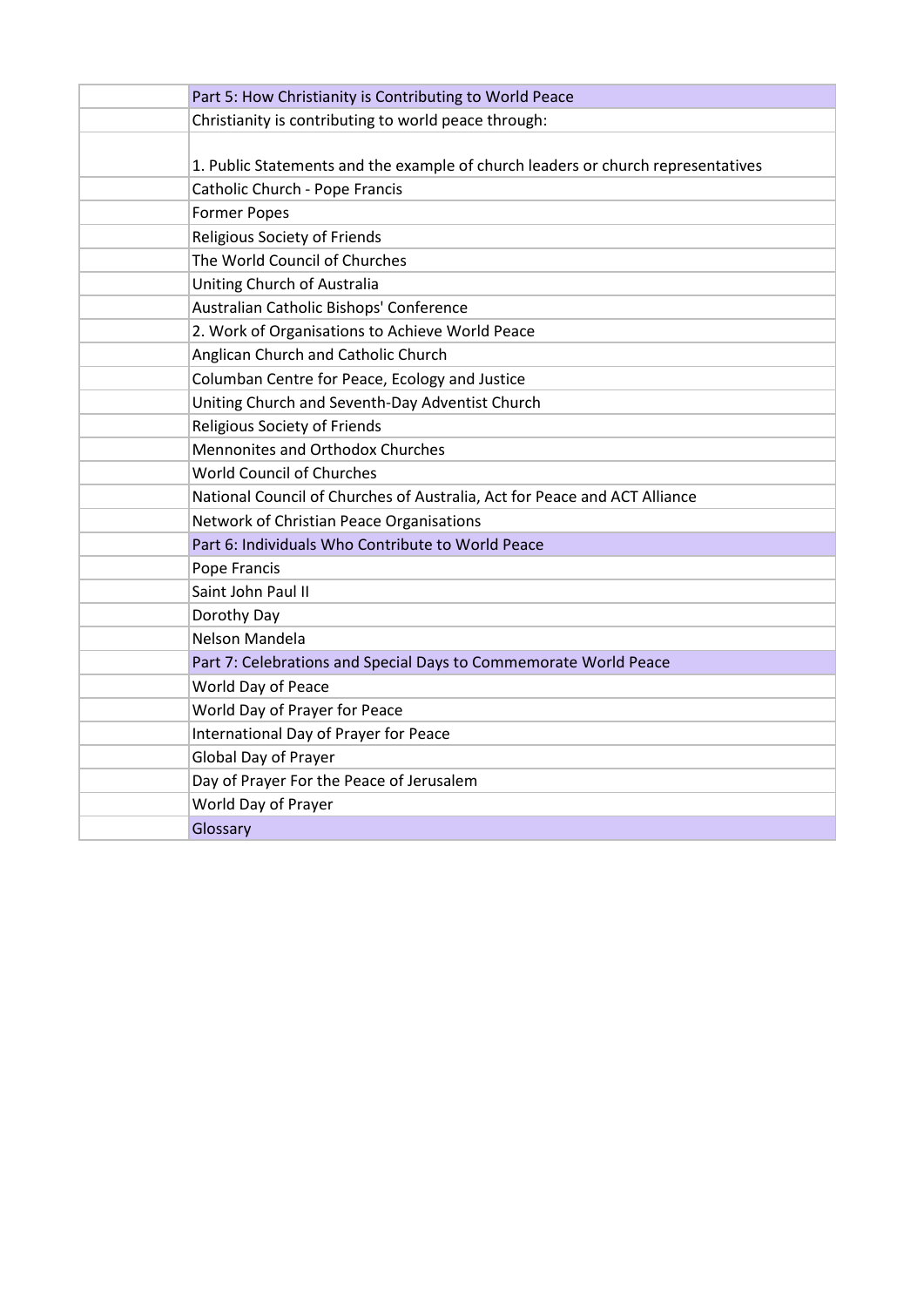| <b>Unit 49</b> | <b>Religion and Peace - Judaism (SOR)</b>                                                      |
|----------------|------------------------------------------------------------------------------------------------|
|                | Part 1: Overview                                                                               |
|                |                                                                                                |
|                | The topic, Religion and Peace, in the Understanding Faith Resource, focuses on the             |
|                | characteristic responses of two world religious traditions - Christianity and Judaism - to the |
|                | concept of peace. The topic is directed towards the syllabus requirements for the NSW          |
|                | Stage Six HSC Studies of Religion II. The syllabus states that TWO religious traditions are to |
|                | be selected for integrated study in each of the following areas:                               |
|                | expression of peace in the sacred texts of the tradition                                       |
|                | significant teachings about peace                                                              |
|                | the religious tradition's contributions to inner peace of the individual                       |
|                | the religious tradition's contributions to world peace.                                        |
|                | Part 2: The Jewish Understanding of Peace                                                      |
|                | Living in unity with God and with other people.                                                |
|                | Part 3: How Peace is Informed through the Prophetic Vision                                     |
|                |                                                                                                |
|                | Found principally in the Nevi'im (Prophets) and also in other sections of the Tanakh.          |
|                |                                                                                                |
|                | Part 4: The Jewish Teachings about Peace                                                       |
|                | The Jewish Teachings About Peace - are derived from the Tanakh, the Talmud and the             |
|                | writings of the sages. They include:                                                           |
|                | Peace in the Scriptures                                                                        |
|                | <b>Worshipping God</b>                                                                         |
|                | Justice                                                                                        |
|                | Equality Before the Law                                                                        |
|                | Loving Kindness                                                                                |
|                | Social Welfare                                                                                 |
|                | <b>Challenges of Peace</b>                                                                     |
|                | Part 5: How Judaism Guides the Individual to Inner Peace                                       |
|                | Loving and experiencing the presence of God by following:                                      |
|                | First Precept - To 'Love the Lord Your God'                                                    |
|                | Studying the Tanakh and Talmud                                                                 |
|                | Prayer                                                                                         |
|                | <b>Practising Mitzvot</b>                                                                      |
|                | <b>Communal Worship</b>                                                                        |
|                | The Second Precept - To 'Love your Fellow (being) as Yourself' - the inner peace from loving   |
|                | your fellow being as yourself is achieved by:                                                  |
|                | <b>Forgiving Yourself and Others</b>                                                           |
|                | <b>Expressing Gratitude</b>                                                                    |
|                |                                                                                                |
|                | Loving Others because the spirit and nature of God are reflected in every human person.        |
|                | Part 6: How Judaism is Contributing to World Peace                                             |
|                | Public Statements by Jewish Leaders                                                            |
|                | Work of Organisations to Achieve World Peace                                                   |
|                | Part 7: Efforts of Individuals Dedicated to World Peace                                        |
|                | Rabbi Abraham Joshua Heschel                                                                   |
|                | Henrietta Szold                                                                                |
|                | Dr Chaim Peri                                                                                  |
|                | Rabbi Zalman Kastel                                                                            |
|                |                                                                                                |